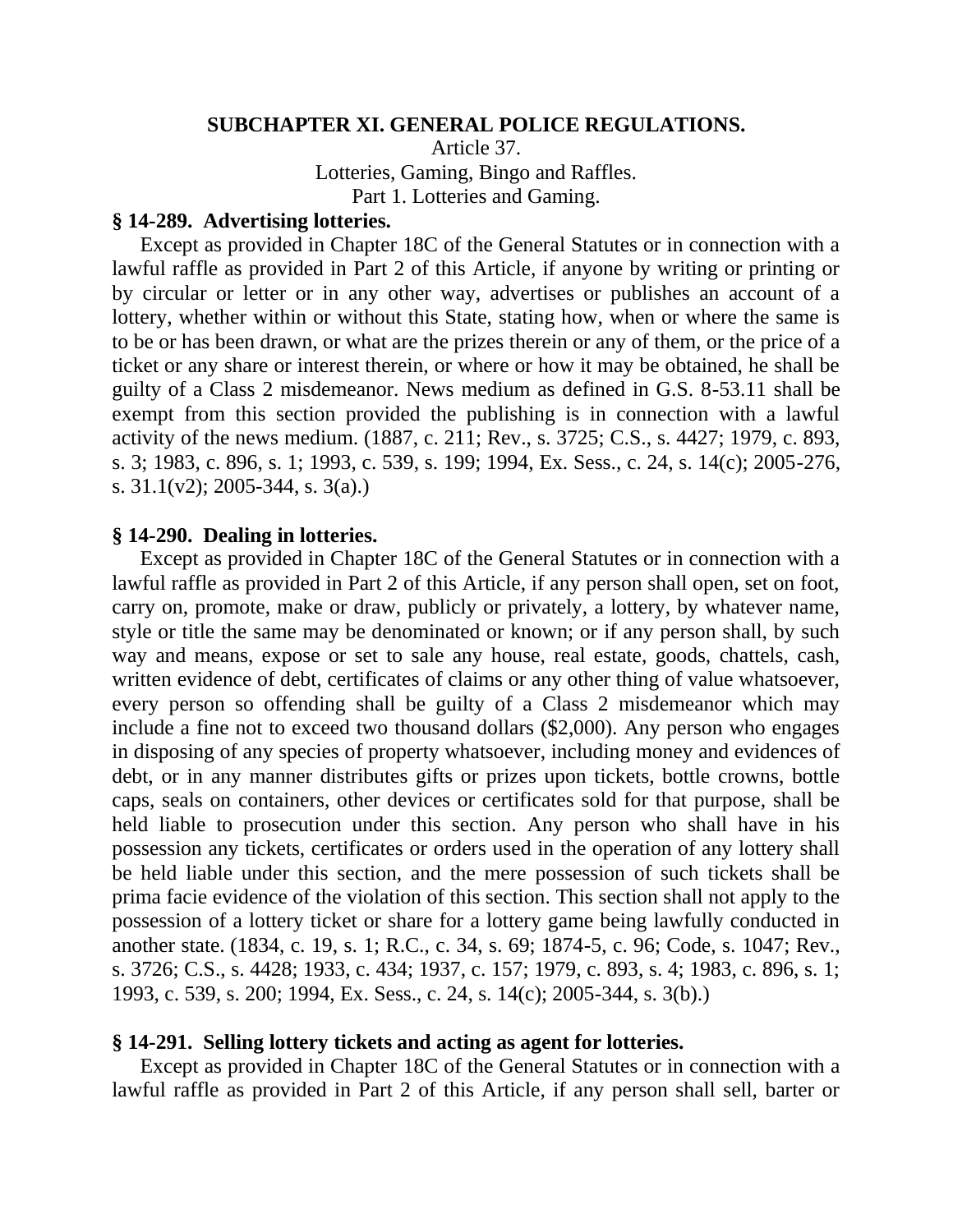otherwise dispose of any lottery ticket or order for any number of shares in any lottery, or shall in anywise be concerned in such lottery, by acting as agent in the State for or on behalf of any such lottery, to be drawn or paid either out of or within the State, such person shall be guilty of a Class 2 misdemeanor. (1834, c. 19, s. 2; R.C., c. 34, s. 70; Code, s. 1048; Rev., s. 3727; C.S., s. 4429; 1979, c. 893, s. 5; 1983, c. 896, s. 1; 1993, c. 539, s. 201; 1994, Ex. Sess., c. 24, s. 14(c); 2005-344, s. 3(c).)

## **§ 14-291.1. Selling "numbers" tickets; possession prima facie evidence of violation.**

Except as provided in Chapter 18C of the General Statutes, in connection with a lawful lottery conducted in another state, or in connection with a lawful raffle as provided in Part 2 of this Article, if any person shall sell, barter or cause to be sold or bartered, any ticket, token, certificate or order for any number or shares in any lottery, commonly known as the numbers or butter and egg lottery, or lotteries of similar character, to be drawn or paid within or without the State, such person shall be guilty of a Class 2 misdemeanor. Any person who shall have in his possession any tickets, tokens, certificates or orders used in the operation of any such lottery shall be guilty under this section, and the possession of such tickets shall be prima facie evidence of the violation of this section. (1943, c. 550; 1979, c. 893, s. 6; 1983, c. 896, s. 1; 1993, c. 539, s. 202; 1994, Ex. Sess., c. 24, s. 14(c); 2005-344, s. 3(d).)

### **§ 14-291.2. Pyramid and chain schemes prohibited.**

(a) No person shall establish, operate, participate in, or otherwise promote any pyramid distribution plan, program, device or scheme whereby a participant pays a valuable consideration for the opportunity or chance to receive a fee or compensation upon the introduction of other participants into the program, whether or not such opportunity or chance is received in conjunction with the purchase of merchandise. A person who establishes or operates a pyramid distribution plan is guilty of a Class H felony. A person who participates in or otherwise promotes a pyramid distribution plan is deemed to participate in a lottery and is guilty of a Class 2 misdemeanor.

(b) "Pyramid distribution plan" means any program utilizing a pyramid or chain process by which a participant gives a valuable consideration for the opportunity to receive compensation or things of value in return for inducing other persons to become participants in the program; and

"Compensation" does not mean payment based on sales of goods or services to persons who are not participants in the scheme, and who are not purchasing in order to participate in the scheme.

(c) Any judge of the superior court shall have jurisdiction, upon petition by the Attorney General of North Carolina or district attorney of the superior court, to enjoin, as an unfair or deceptive trade practice, the continuation of the scheme described in subsection (a); in such proceeding the court may assess civil penalties and attorneys'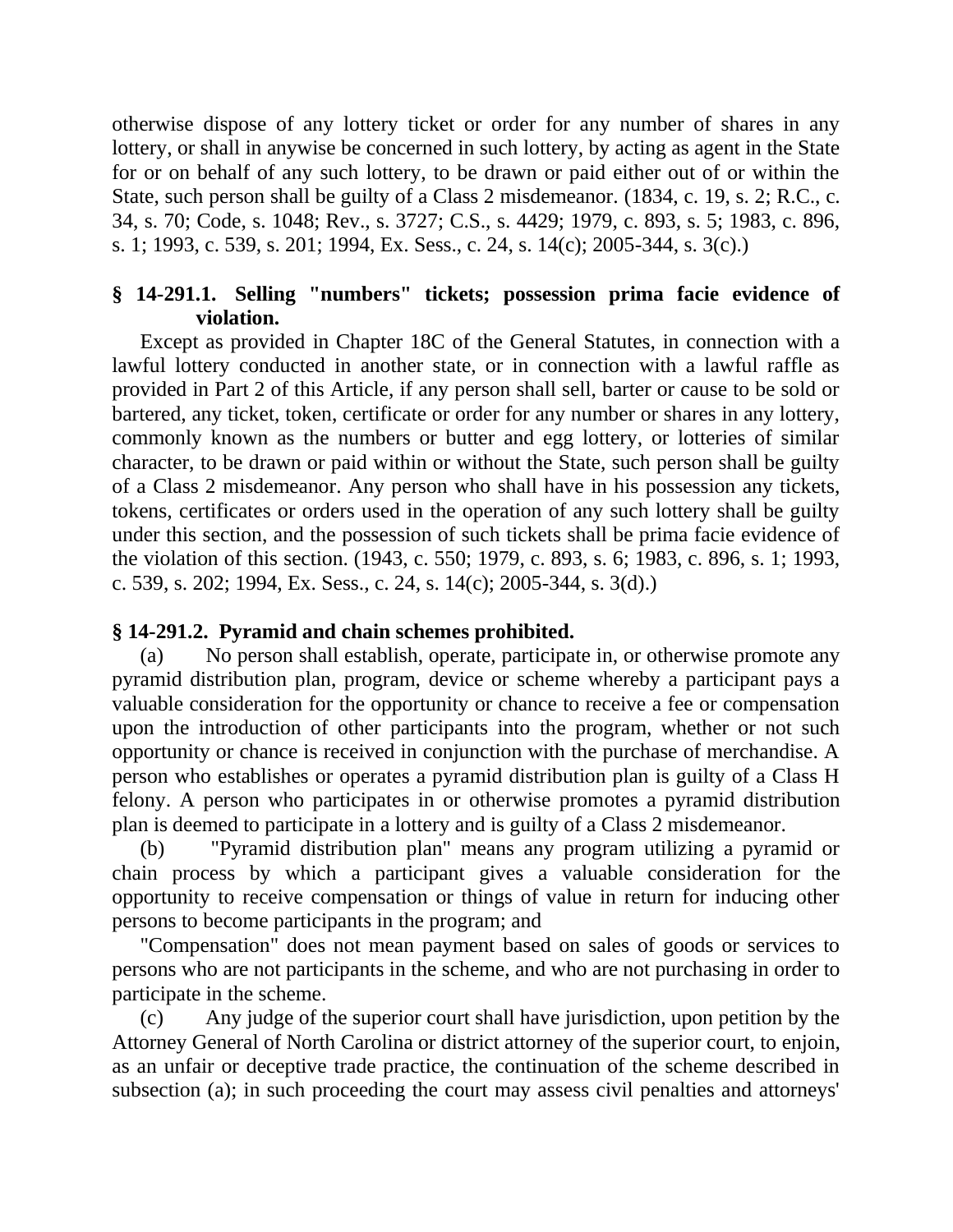fees to the Attorney General or the District Attorney pursuant to G.S. 75-15.2 and 75- 16.1; and the court may appoint a receiver to secure and distribute assets obtained by any defendant through participation in any such scheme. The clear proceeds of civil penalties provided for in this subsection shall be remitted to the Civil Penalty and Forfeiture Fund in accordance with G.S. 115C-457.2.

(d) Any contract hereafter created for which a part of the consideration consisted of the opportunity or chance to participate in a program described in subsection (a) is hereby declared to be contrary to public policy and therefore void and unenforceable. (1971, c. 875, s. 1; 1973, c. 47, s. 2; 1983, c. 721, s. 2; 1993, c. 539, s. 203; 1994, Ex. Sess., c. 24, s. 14(c); 1997-443, s. 19.25(x); 1998-215, s. 96.)

## **§ 14-292. Gambling.**

Except as provided in Chapter 18C of the General Statutes or in Part 2 of this Article, any person or organization that operates any game of chance or any person who plays at or bets on any game of chance at which any money, property or other thing of value is bet, whether the same be in stake or not, shall be guilty of a Class 2 misdemeanor. This section shall not apply to a person who plays at or bets on any lottery game being lawfully conducted in any state. (1891, c. 29; Rev., s. 3715; C.S., s. 4430; 1979, c. 893, s. 1; 1983, c. 896, s. 1; 1993, c. 539, s. 204; 1994, Ex. Sess., c. 24, s. 14(c); 2005-344, s. 3(e).)

**§ 14-292.1.** Repealed by Session Laws 1983, c. 896, s. 2.

## **§ 14-292.2. Class III gaming on Indian lands.**

(a) Except as otherwise provided in this section, and notwithstanding any laws which make Class III gaming, as defined by the federal Indian Gaming Regulatory Act, 25 U.S.C. § 2701, et seq., unlawful in this State, the Class III gaming activities listed in subsection (b) of this section may legally be conducted on Indian lands that are held in trust by the United States government for and on behalf of federally recognized Indian tribes, if all the following apply:

- (1) The Class III games are conducted in accordance with a valid Class III Tribal-State Gaming Compact or an amendment to a Compact, applicable to the tribe, that has been negotiated and entered into by the Governor under the authority provided in G.S.  $147-12(a)(14)$  and G.S. 71A-8.
- (2) The Tribal-State Gaming Compact has been approved by the U.S. Department of the Interior.
- (3) The Tribal-State Gaming Compact requires that all monies paid by the tribe under the Compact be paid to the Indian Gaming Education Revenue Fund established by law.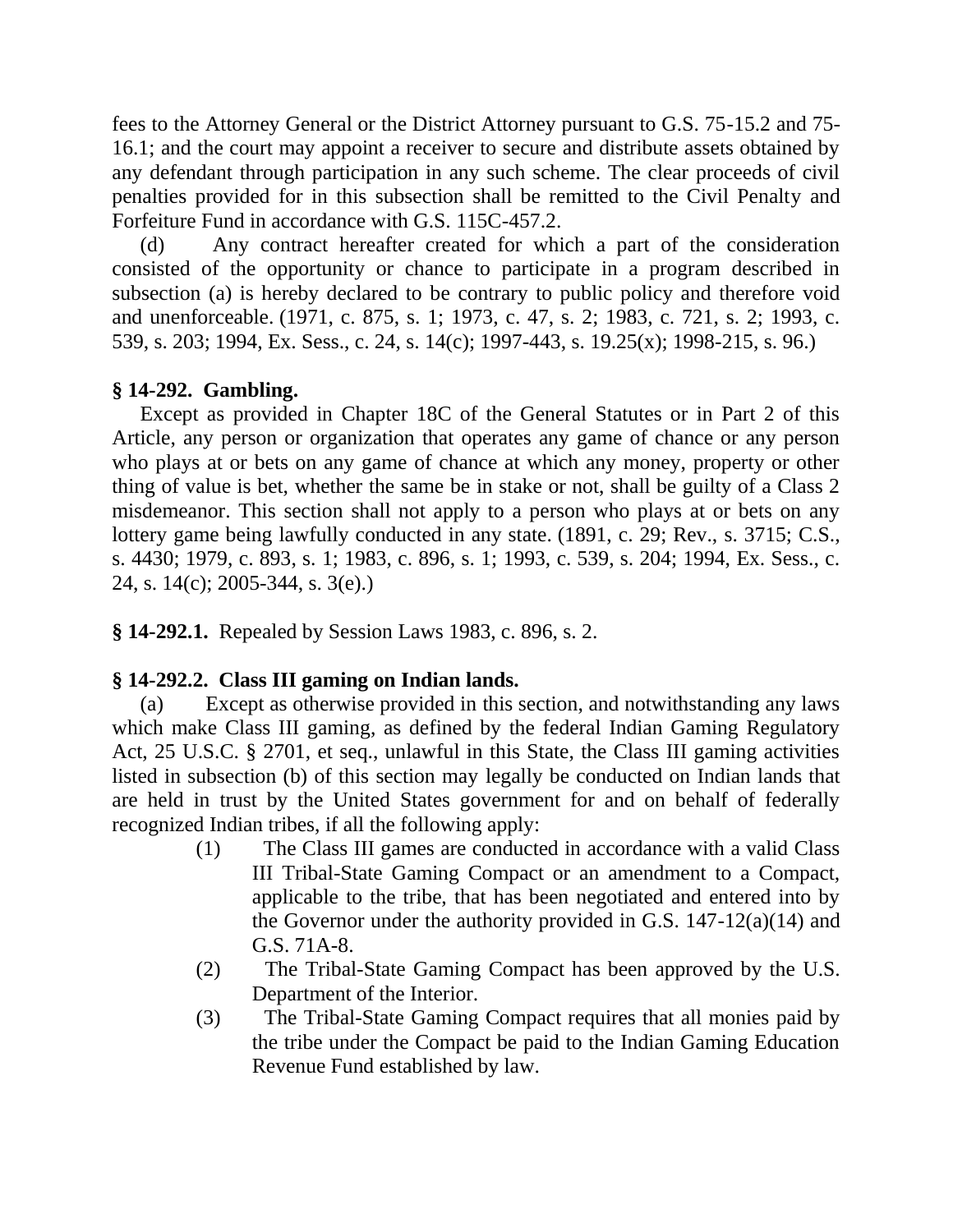(b) The following Class III games may lawfully be conducted pursuant to subsection (a) of this section:

- (1) Gaming machines.
- (2) Live table games.
- (3) Raffles, as defined in G.S. 14-309.15(b).
- (4) Video games, as defined in G.S. 14-306 and G.S. 14-306.1A.

(c) Nothing in this section shall modify or affect laws applicable to persons or entities other than federally recognized Indian tribes operating games in accordance with subsection (a) of this section.

(d) Notwithstanding any other provision of law, there shall be no more than three Class III gaming facilities authorized by a Compact entered under subsection (a) of this section on the lands of any single Indian tribe, and a Compact that authorizes or allows for the operation of more than three such facilities shall be invalid.

- (e) As used in this section, the following terms mean:
	- (1) Gaming machine. A machine that meets the definition of any of the following:
		- a. As set forth in G.S. 14-306.
		- b. "Gaming machine" as set forth in 25 C.F.R. § 542.2.
		- c. "Gambling device" as set forth in 15 U.S.C. § 1171.
	- (2) Live table games. Games that utilize real nonelectronic cards, dice, chips, or equipment in the play and operation of the game. (2012-6, s. 2.)

## **§ 14-293. Allowing gambling in houses of public entertainment; penalty.**

Except as provided in Chapter 18C of the General Statutes, if any keeper of an ordinary or other house of entertainment, or of a house wherein alcoholic beverages are retailed, shall knowingly suffer any game, at which money or property, or anything of value, is bet, whether the same be in stake or not, to be played in any such house, or in any part of the premises occupied therewith; or shall furnish persons so playing or betting either on said premises or elsewhere with drink or other thing for their comfort or subsistence during the time of play, he shall be guilty of a Class 2 misdemeanor. Any person who shall be convicted under this section shall, upon such conviction, forfeit his license to do any of the businesses mentioned in this section, and shall be forever debarred from doing any of such businesses in this State. The court shall embody in its judgment that such person has forfeited his license, and no board of county commissioners, board of town commissioners or board of aldermen shall thereafter have power or authority to grant to such convicted person or his agent a license to do any of the businesses mentioned herein. (1799, c. 526, P.R.; 1801, c. 581, P.R.; 1831, c. 26; R.C., c. 34, s. 76; Code, s. 1043; 1901, c. 753; Rev., s. 3716; C.S., 4431; 1967, c. 101, s. 1; 1981, c. 412, s. 4(4); c. 747, s. 66; 1993, c. 539, s. 205; 1994, Ex. Sess., c. 24, s. 14(c); 2005-344, s. 3(f).)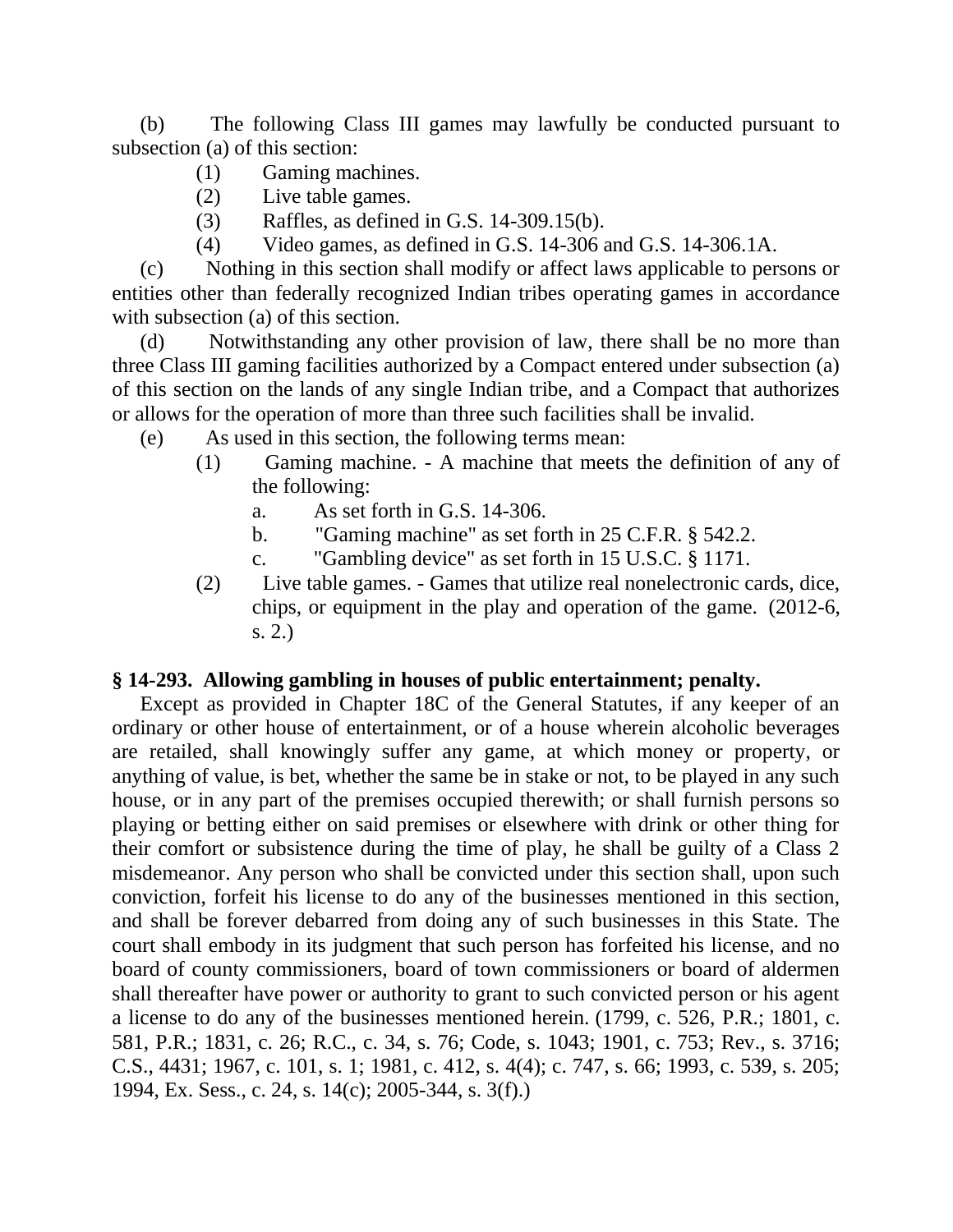#### **§ 14-294. Gambling with faro banks and tables.**

If any person shall open, establish, use or keep a faro bank, or a faro table, with the intent that games of chance may be played thereat, or shall play or bet thereat any money, property or other thing of value, whether the same be in stake or not, he shall be guilty of a Class 2 misdemeanor. (1848, c. 34; R.C., c. 71; 1856-7, c. 25; Code, s. 1044; Rev., s. 3717; C.S., s. 4432; 1993, c. 539, s. 206; 1994, Ex. Sess., c. 24, s.  $14(c)$ .)

### **§ 14-295. Keeping gaming tables, illegal punchboards or slot machines, or betting thereat.**

If any person shall establish, use or keep any gaming table (other than a faro bank), by whatever name such table may be called, an illegal punchboard or an illegal slot machine, at which games of chance shall be played, he shall be guilty of a Class 2 misdemeanor; and every person who shall play thereat or thereat bet any money, property or other thing of value, whether the same be in stake or not, shall be guilty of a Class 2 misdemeanor. (1791, c. 336, P.R.; 1798, c. 502, s. 2, P.R.; R.C., c. 34, s. 72; Code, s. 1045; Rev., s. 3718; C.S., s. 4433; 1931, c. 14, s. 2; 1993, c. 539, s. 207; 1994, Ex. Sess., c. 24, s. 14(c).)

#### **§ 14-296. Illegal slot machines and punchboards defined.**

An illegal slot machine or punchboard within the contemplation of G.S. 14-295 through 14-298 is defined as a device where the user may become entitled to receive any money, credit, allowance, or any thing of value, as defined in G.S. 14-306. (1931, c. 14, s. 1; 1989, c. 406, s. 2.)

### **§ 14-297. Allowing gaming tables, illegal punchboards or slot machines on premises.**

If any person shall knowingly suffer to be opened, kept or used in his house or on any part of the premises occupied therewith, any of the gaming tables prohibited by G.S. 14-289 through 14-300 or any illegal punchboard or illegal slot machine, he shall forfeit and pay to any one who will sue therefor two hundred dollars (\$200.00), and shall also be guilty of a Class 2 misdemeanor. (1798, c. 502, s. 3, P.R.; 1800, c. 5, s. 2, P.R.; R.C., c. 34, s. 73; Code, s. 1046; Rev., s. 3719; C.S., s. 4434; 1931, c. 14, s. 3; 1993, c. 539, s. 208; 1994, Ex. Sess., c. 24, s. 14(c).)

#### **§ 14-298. Seizure of illegal gaming items.**

Upon a determination that probable cause exists to believe that any gaming table prohibited to be used by G.S. 14-289 through G.S. 14-300, any illegal punchboard or illegal slot machine, any video game machine prohibited to be used by G.S. 14-306 or G.S. 14-306.1A, any game terminal described in G.S. 14-306.3(b), or any electronic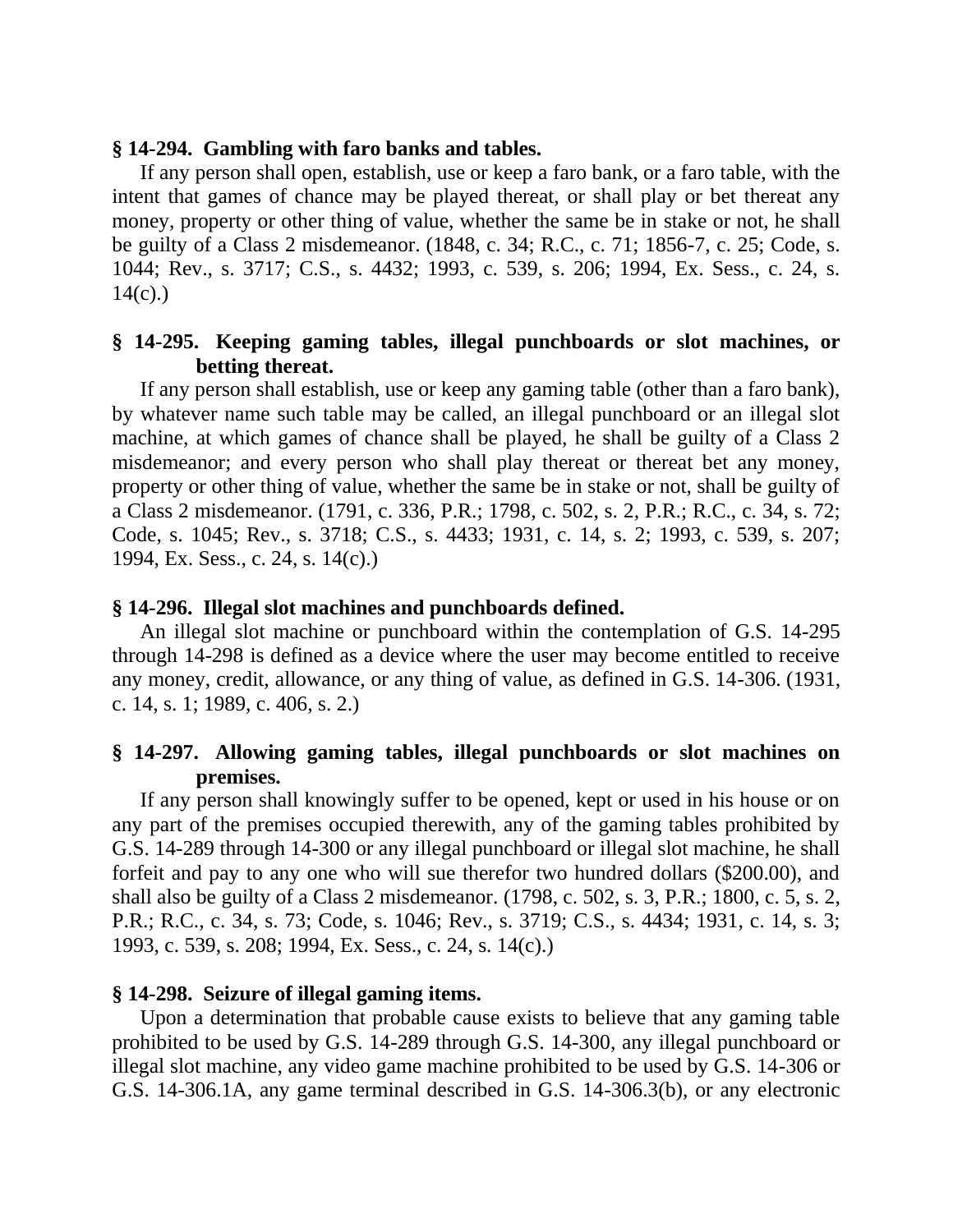machine or device using an entertaining display in violation of G.S. 14-306.4 is in the illegal possession or use of any person within the limits of their jurisdiction, all sheriffs and law enforcement officers are authorized to seize the items in accordance with applicable State law. Any law enforcement agency in possession of that item shall retain the item pending a disposition order from a district or superior court judge. Upon application by the law enforcement agency, district attorney, or owner, and after notice and opportunity to be heard by all parties, if the court determines that the item is unlawful to possess, it shall enter an order releasing the item to the law enforcement agency for destruction or for training purposes. If the court determines that the item is not unlawful to possess and will not be used in violation of the law, the item shall be ordered released to its owner upon satisfactory proof of ownership. The foregoing procedures for release shall not apply, however, with respect to an item seized for use as evidence in any criminal action or proceeding until after entry of final judgment. (1791, c. 336, P.R.; 1798, c. 502, s. 2, P.R.; R.C., c. 34, s. 74; Code, s. 1049; Rev., s. 3720; C.S., s. 4435; 1931, c. 14, s. 4; 1973, c. 108, s. 11; 2000-151, s. 5; 2004-199, ss. 47(a), 47(b); 2004-203, s. 20(a); 2007-484, s. 3(a); 2008-122, s. 2; 2010-103, s. 2.)

#### **§ 14-299. Property exhibited by gamblers to be seized; disposition of same.**

Except as provided in Chapter 18C of the General Statutes or in G.S. 14-292, all moneys or other property or thing of value exhibited for the purpose of alluring persons to bet on any game, or used in the conduct of any such game, including any motor vehicle used in the conduct of a lottery within the purview of G.S. 14-291.1, shall be liable to be seized by any court of competent jurisdiction or by any person acting under its warrant. Moneys so seized shall be turned over to and paid to the treasurer of the county wherein they are seized, and placed in the general fund of the county. Any property seized which is used for and is suitable only for gambling shall be destroyed, and all other property so seized shall be sold in the manner provided for the sale of personal property by execution, and the proceeds derived from said sale shall (after deducting the expenses of keeping the property and the costs of the sale and after paying, according to their priorities all known prior, bona fide liens which were created without the lienor having knowledge or notice that the motor vehicle or other property was being used or to be used in connection with the conduct of such game or lottery) be turned over and paid to the treasurer of the county wherein the property was seized, to be placed by said treasurer in the general fund of the county. (1798, c. 502, s. 3, P.R.; R.C., c. 34, s. 77; Code, s. 1051; Rev., s. 3722; C.S., s. 4436; 1943, c. 84; 1957, c. 501; 1973, c. 108, s. 12; 2005-344, s. 3(g).)

#### **§ 14-300. Opposing destruction of gaming tables and seizure of property.**

If any person shall oppose the destruction of any prohibited gaming table, or the seizure of any moneys, property or other thing staked on forbidden games, or shall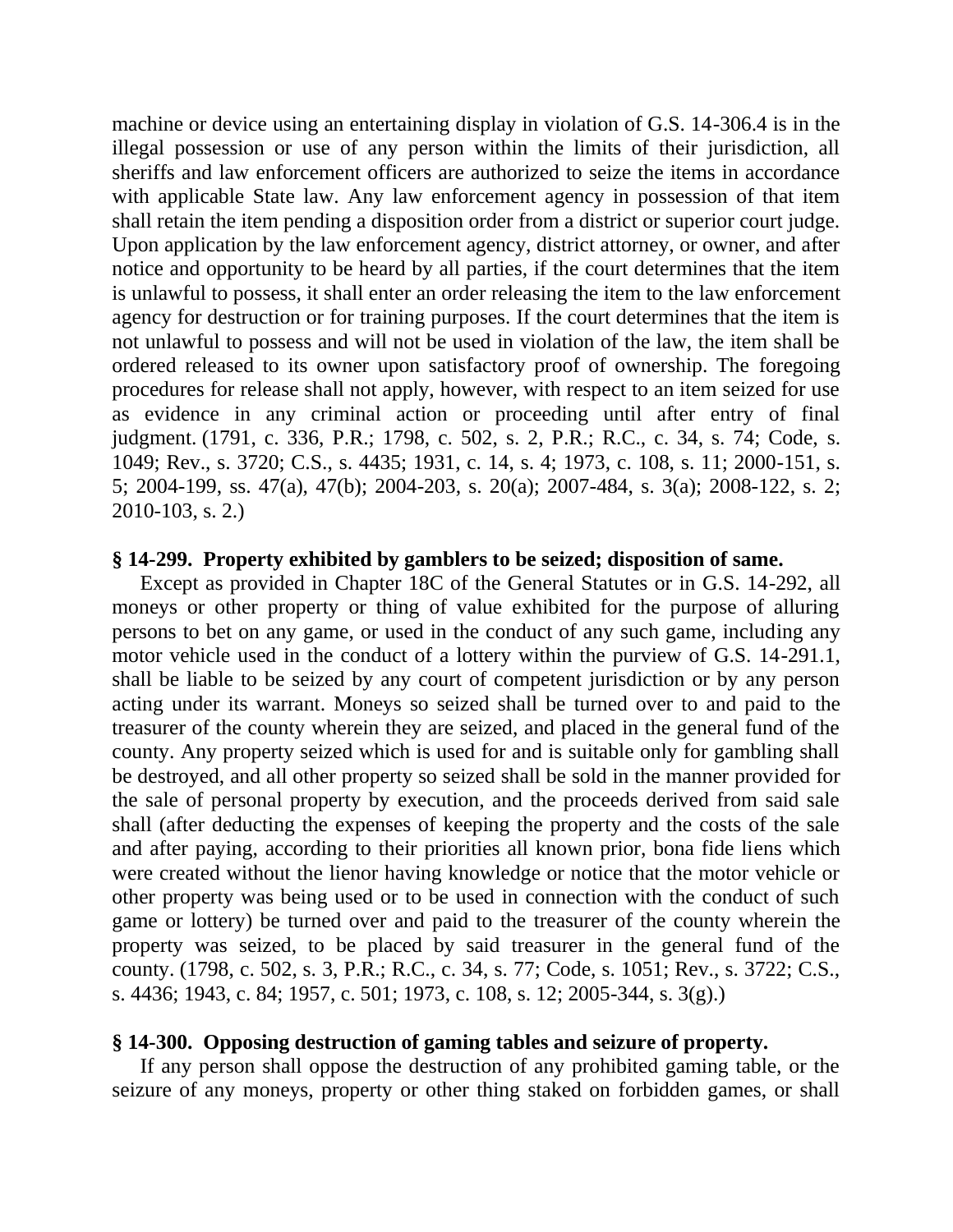take and carry away the same or any part thereof after seizure, he shall forfeit and pay to the person so opposed one thousand dollars (\$1,000), for the use of the State and the person so opposed, and shall, moreover, be guilty of a Class 2 misdemeanor. (1798, c. 502, s. 4, P.R.; R.C., c. 34, s. 78; Code, s. 1052; Rev., s. 3723; C.S., s. 4437; 1993, c. 539, s. 209; 1994, Ex. Sess., c. 24, s. 14(c).)

#### **§ 14-301. Operation or possession of slot machine; separate offenses.**

It shall be unlawful for any person, firm or corporation to operate, keep in his possession or in the possession of any other person, firm or corporation, for the purpose of being operated, any slot machine or device where the user may become entitled to receive any money, credit, allowance, or any thing of value, as defined in G.S. 14-306. Each time said machine is operated as aforesaid shall constitute a separate offense. (1923, c. 138, ss. 1, 2; C.S., s. 4437(a); 1989, c. 406, s. 3.)

#### **§ 14-302. Punchboards, vending machines, and other gambling devices; separate offenses.**

It shall be unlawful for any person, firm or corporation to operate or keep in his possession, or the possession of any other person, firm or corporation, for the purpose of being operated, any punchboard, slot machine or device where the user may become entitled to receive any money, credit, allowance, or any thing of value, as defined in G.S. 14-306. Each time said punchboard, slot machine or device where the user may become entitled to receive any money, credit, allowance, or any thing of value, as defined in G.S. 14-306 is operated, played, or patronized by the paying of money or other thing of value therefor, shall constitute a separate violation of this section as to operation thereunder. (1923, c. 138, ss. 3, 4; C.S., s. 4437(b); 1989, c. 406, s. 4.)

#### **§ 14-303. Violation of two preceding sections a misdemeanor.**

A violation of any of the provisions of G.S. 14-301 or 14-302 shall be a Class 2 misdemeanor. (1923, c. 138, s. 5; C.S., s. 4437(c); 1993, c. 366, s. 2, c. 539, s. 210; 1994, Ex. Sess., c. 14, s. 8(b).)

#### **§ 14-304. Manufacture, sale, etc., of slot machines and devices.**

It shall be unlawful to manufacture, own, store, keep, possess, sell, rent, lease, let on shares, lend or give away, transport, or expose for sale or lease, or to offer to sell, rent, lease, let on shares, lend or give away, or to permit the operation of, or for any person to permit to be placed, maintained, used or kept in any room, space or building owned, leased or occupied by him or under his management or control, any slot machine or device where the user may become entitled to receive any money, credit, allowance, or any thing of value, as defined in G.S. 14-306. (1937, c. 196, s. 1; 1989, c. 406, s. 5.)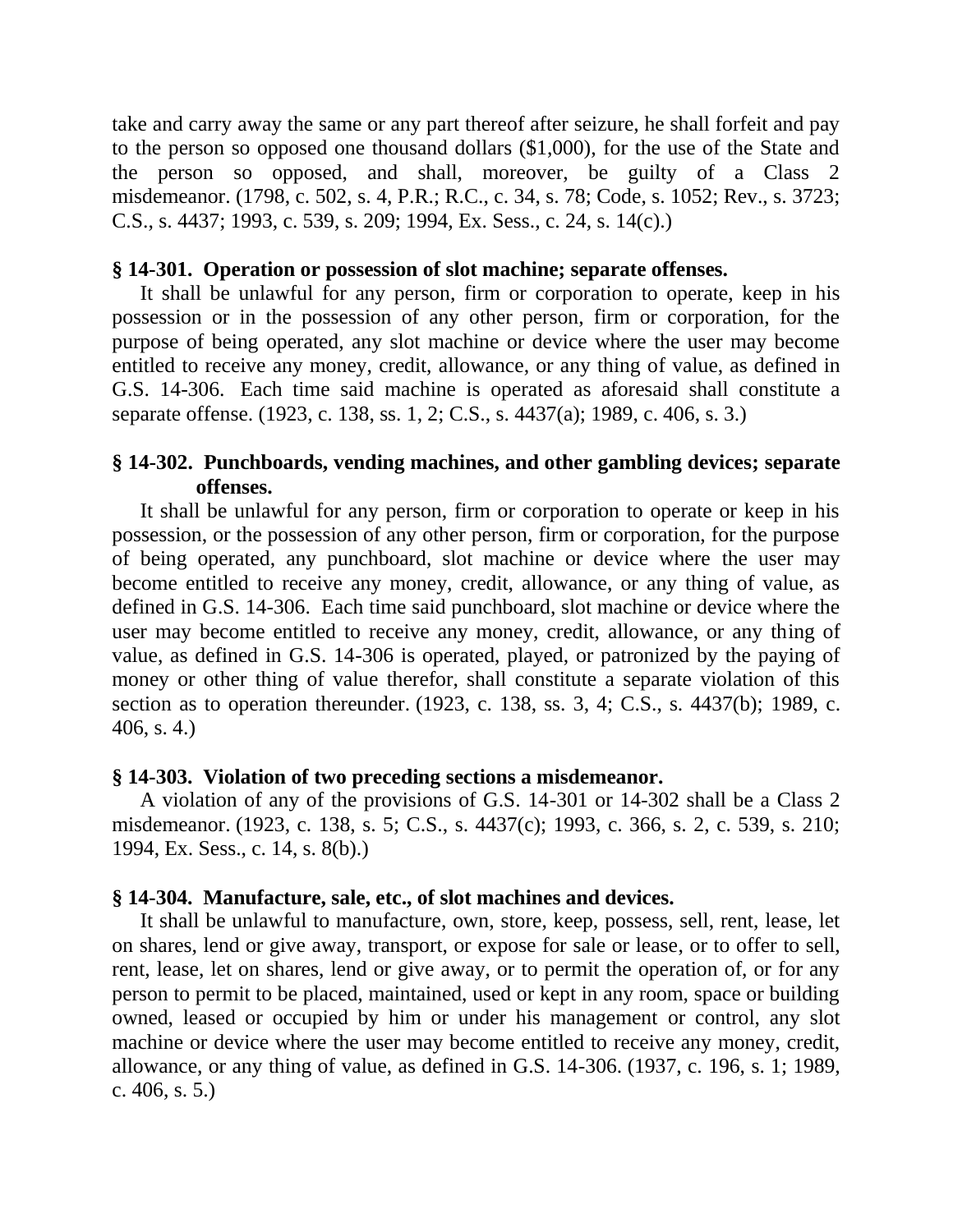#### **§ 14-305. Agreements with reference to slot machines or devices made unlawful.**

It shall be unlawful to make or permit to be made with any person any agreement with reference to any slot machines or device where the user may become entitled to receive any money, credit, allowance, or any thing of value, as defined in G.S. 14-306 pursuant to which the user thereof may become entitled to receive any money, credit, allowance, or anything of value or additional chance or right to use such machines or devices, or to receive any check, slug, token or memorandum entitling the holder to receive any money, credit, allowance or thing of value. (1937, c. 196, s. 2; 1989, c. 406, s. 6.)

#### **§ 14-306. Slot machine or device defined.**

Any machine, apparatus or device is a slot machine or device within the provisions of G.S. 14-296 through 14-309, if it is one that is adapted, or may be readily converted into one that is adapted, for use in such a way that, as a result of the payment of any piece of money or coin or token or any credit card, debit card, prepaid card, or any other method that requires payment to activate play, whether directly into the slot machine or device or resulting in remote activation, such machine or device is caused to operate or may be operated in such manner that the user may receive or become entitled to receive any piece of money, credit, allowance or thing of value, or any check, slug, token or memorandum, whether of value or otherwise, or which may be exchanged for any money, credit, allowance or any thing of value, or which may be given in trade, or the user may secure additional chances or rights to use such machine, apparatus or device; or any other machine or device designed and manufactured primarily for use in connection with gambling and which machine or device is classified by the United States as requiring a federal gaming device tax stamp under applicable provisions of the Internal Revenue Code. This definition is intended to embrace all slot machines and similar devices except slot machines in which is kept any article to be purchased by depositing any coin or thing of value, and for which may be had any article of merchandise which makes the same return or returns of equal value each and every time it is operated, or any machine wherein may be seen any pictures or heard any music by depositing therein any coin or thing of value, or any slot weighing machine or any machine for making stencils by the use of contrivances operated by depositing in the machine any coin or thing of value, or any lock operated by slot wherein money or thing of value is to be deposited, where such slot machines make the same return or returns of equal value each and every time the same is operated and does not at any time it is operated offer the user or operator any additional money, credit, allowance, or thing of value, or check, slug, token or memorandum, whether of value or otherwise, which may be exchanged for money, credit, allowance or thing of value or which may be given in trade or by which the user may secure additional chances or rights to use such machine, apparatus, or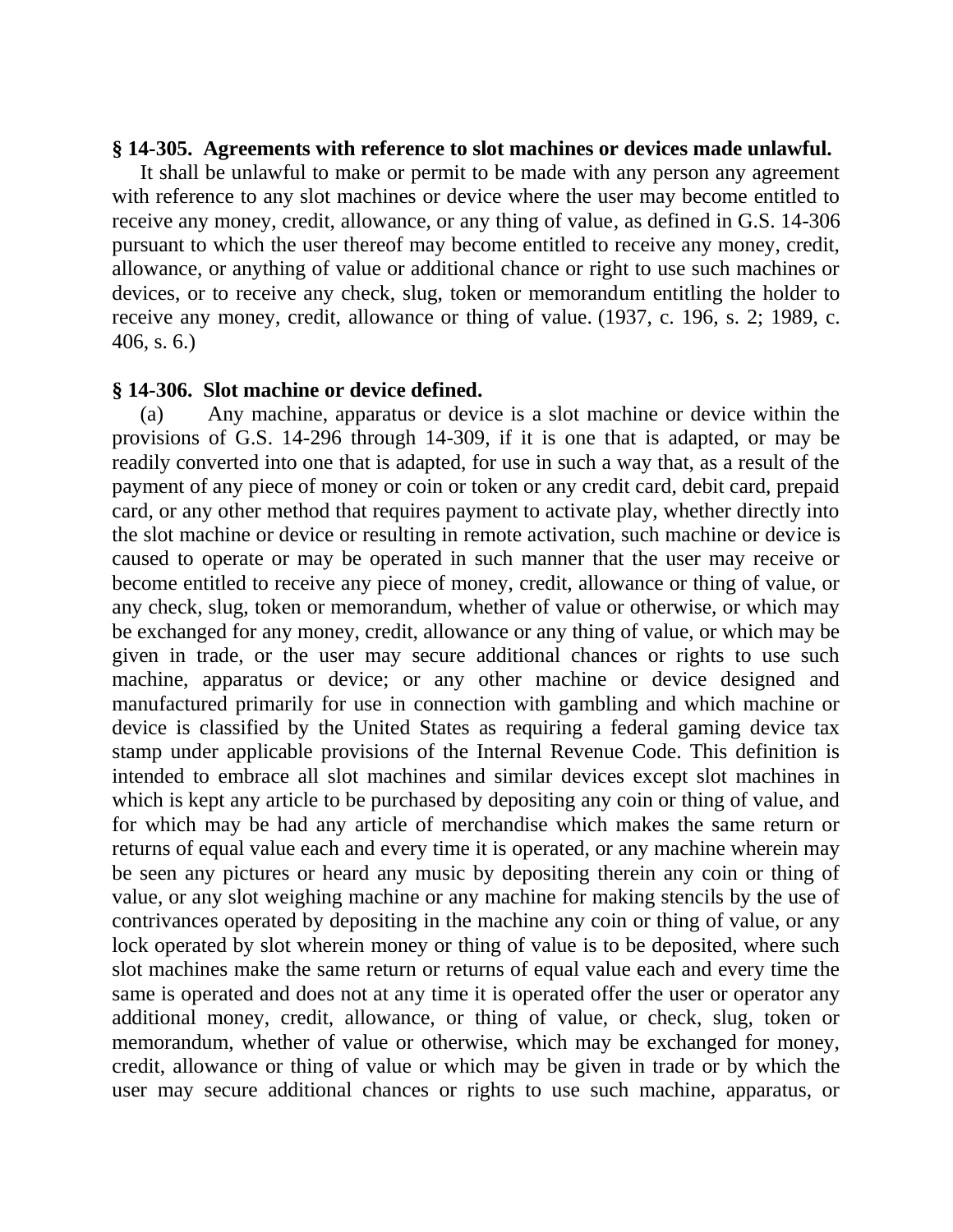device, or in the playing of which the operator does not have a chance to make varying scores or tallies.

(b) The definition contained in subsection (a) of this section and G.S. 14-296, 14-301, 14-302, and 14-305 does not include coin-operated machines, video games, pinball machines, and other computer, electronic or mechanical devices that are operated and played for amusement, that involve the use of skill or dexterity to solve problems or tasks or to make varying scores or tallies and that:

- (1) Do not emit, issue, display, print out, or otherwise record any receipt, paper, coupon, token, or other form of record which is capable of being redeemed, exchanged, or repurchased for cash, cash equivalent, or prizes, or award free replays; or
- (2) In actual operation, limit to eight the number of accumulated credits or replays that may be played at one time and which may award free replays or paper coupons that may be exchanged for prizes or merchandise with a value not exceeding ten dollars (\$10.00), but may not be exchanged or converted to money.

(c) Any video machine, the operation of which is made lawful by subsection (b)(2) of this section, shall have affixed to it in view of the player a sticker informing that person that it is a criminal offense with the potential of imprisonment to pay more than that which is allowed by law. In addition, if the machine has an attract chip which allows programming, the static display shall contain the same message.

(d) The exception in subsection (b)(2) of this section does not apply to any machine that pays off in cash. The exemption in subsection  $(b)(2)$  of this section does not apply where the prizes, merchandise, credits, or replays are (i) repurchased for cash or rewarded by cash, (ii) exchanged for merchandise of a value of more than ten dollars (\$10.00), or (iii) where there is a cash payout of any kind, by the person operating or managing the machine or the premises, or any agent or employee of that person. It is also a criminal offense, punishable under G.S. 14-309, for the person making the unlawful payout to the player of the machine to violate this section, in addition to any other person whose conduct may be unlawful. (1937, c. 196, s. 3; 1967, c. 1219; 1977, c. 837; 1985, c. 644; 1989, c. 406, s. 1; 1993, c. 366, s. 1; 2000- 151, s. 4; 2010-103, s. 3.)

**§ 14-306.1:** Repealed by Session Law 2006-6, s. 3, effective July 1, 2007, and applicable to offenses committed on or after that date.

### **§ 14-306.1A. Types of machines and devices prohibited by law; penalties.**

(a) Ban on Machines. - It shall be unlawful for any person to operate, allow to be operated, place into operation, or keep in that person's possession for the purpose of operation any video gaming machine as defined in subsection (b) of this section, except for the exemption for a federally recognized Indian tribe under subsection (e)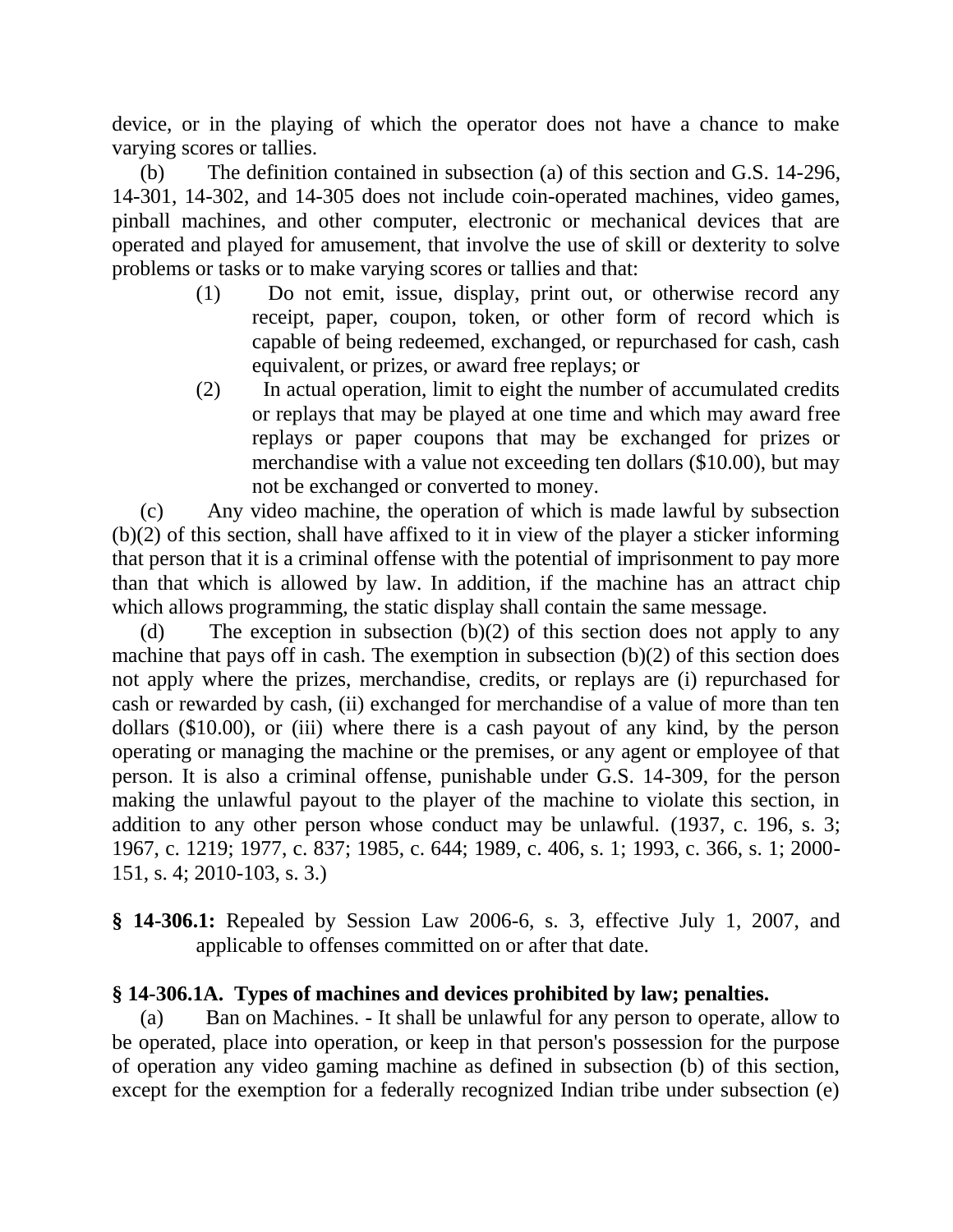of this section for whom it shall be lawful to operate and possess machines as listed in subsection (b) of this section if conducted in accordance with an approved Class III Tribal-State Compact applicable to that tribe, as provided in G.S. 147-12(14) and G.S. 71A-8.

(b) Definitions. - As used in this section, a video gaming machine means a slot machine as defined in G.S. 14-306(a) and other forms of electrical, mechanical, or computer games such as, by way of illustration and not exclusion:

(1) A video poker game or any other kind of video playing card game.

- (2) A video bingo game.
- (3) A video craps game.
- (4) A video keno game.
- (5) A video lotto game.
- (6) Eight liner.
- (7) Pot-of-gold.
- (8) A video game based on or involving the random or chance matching of different pictures, words, numbers, or symbols not dependent on the skill or dexterity of the player.
- (9) Any other video game not dependent on skill or dexterity that is played while revealing a prize as the result of an entry into a sweepstakes.

For the purpose of this section, a video gaming machine is a video machine which requires deposit of any coin or token, or use of any credit card, debit card, prepaid card, or any other method that requires payment, whether directly into the video gaming machine or resulting in remote activation, to activate play of any of the games listed in this subsection.

For the purpose of this section, a video gaming machine includes those that are within the scope of the exclusion provided in G.S. 14-306(b)(2) unless conducted in accordance with an approved Class III Tribal-State Compact applicable to that tribe as provided in G.S. 147-12(14) and G.S. 71A-8. For the purpose of this section, a video gaming machine does not include those that are within the scope of the exclusion provided in G.S. 14-306(b)(1).

- (c) Exemption for Certain Machines. This section shall not apply to:
	- (1) Assemblers, repairers, manufacturers, sellers, lessors, or transporters of video gaming machines who assemble, repair, manufacture, sell, lease, or transport them for use out-of-state, or
	- (2) Assemblers, repairers, manufacturers, sellers, lessors, or transporters of video gaming machines who assemble, repair, manufacture, sell, or lease video gaming machines for use only by a federally recognized Indian tribe if such machines may be lawfully used on Indian land under the Indian Gaming Regulatory Act.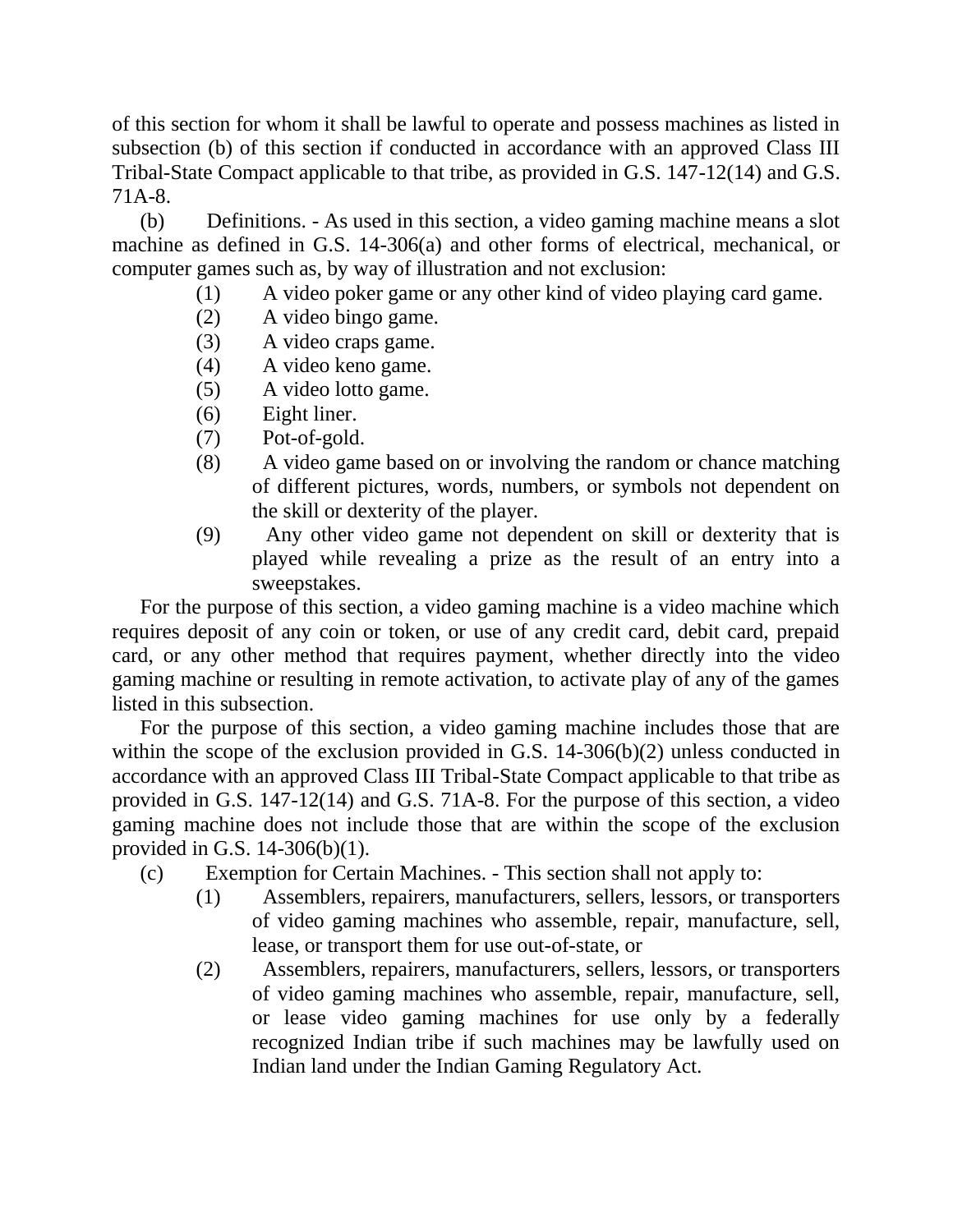To qualify for an exemption under this subsection, the machines must be disabled and not operable, unless the machines are located on Indian land where they may be lawfully operated under a Tribal-State Compact.

(d) Ban on Warehousing. - It is unlawful to warehouse any video gaming machine except in conjunction with the activities permitted under subsection (c) of this section.

(e) Repealed by Session Laws 2012-6, s. 3, effective June 6, 2012.

(f) Machines described in G.S. 14-306(b)(1) are excluded from this section. (2006-6, s. 4; 2006-259, s. 6; 2010-103, s. 4; 2012-6, s. 3.)

## **§ 14-306.2. Violation of G.S. 14-306.1A a violation of the ABC laws.**

Violation of G.S. 14-306.1A is a violation of the gambling statutes for the purposes of G.S. 18B-1005(a)(3). (2000-151, s. 2.; 2006-6, s. 5.)

## **§ 14-306.3. Certain game promotions unlawful.**

(a) It is unlawful to promote, operate, or conduct a server-based electronic game promotion.

(b) It is unlawful for any person to possess any game terminal with a display that simulates a game ordinarily played on a slot machine regulated under G.S. 14-306 or a video gaming machine regulated under G.S. 14-306.1A for the purpose of promoting, operating, or conducting a server-based electronic game promotion.

(c) As used in this section, "server-based electronic game promotion" means a system that meets all of the following criteria:

- (1) A database contains a pool of entries with each entry associated with a prize value.
- (2) Participants purchase, or otherwise obtain by any means, a prepaid card.
- (3) With each prepaid card purchased or obtained, the participant also obtains one or more entries.
- (4) Entries may be revealed in any of the following ways:
	- a. At a point-of-sale terminal at the time of purchase or later.
	- b. At a game terminal with a display that simulates a game ordinarily played on a slot machine regulated under G.S. 14- 306 or a video gaming machine regulated under G.S. 14- 306.1A.

(d) Upon conviction or plea of guilty, all of the following held by the person shall be automatically revoked:

- (1) A permit issued under Chapter 18B of the General Statutes.
- (2) A contract to sell tickets or shares under Article 5 of Chapter 18C of the General Statutes.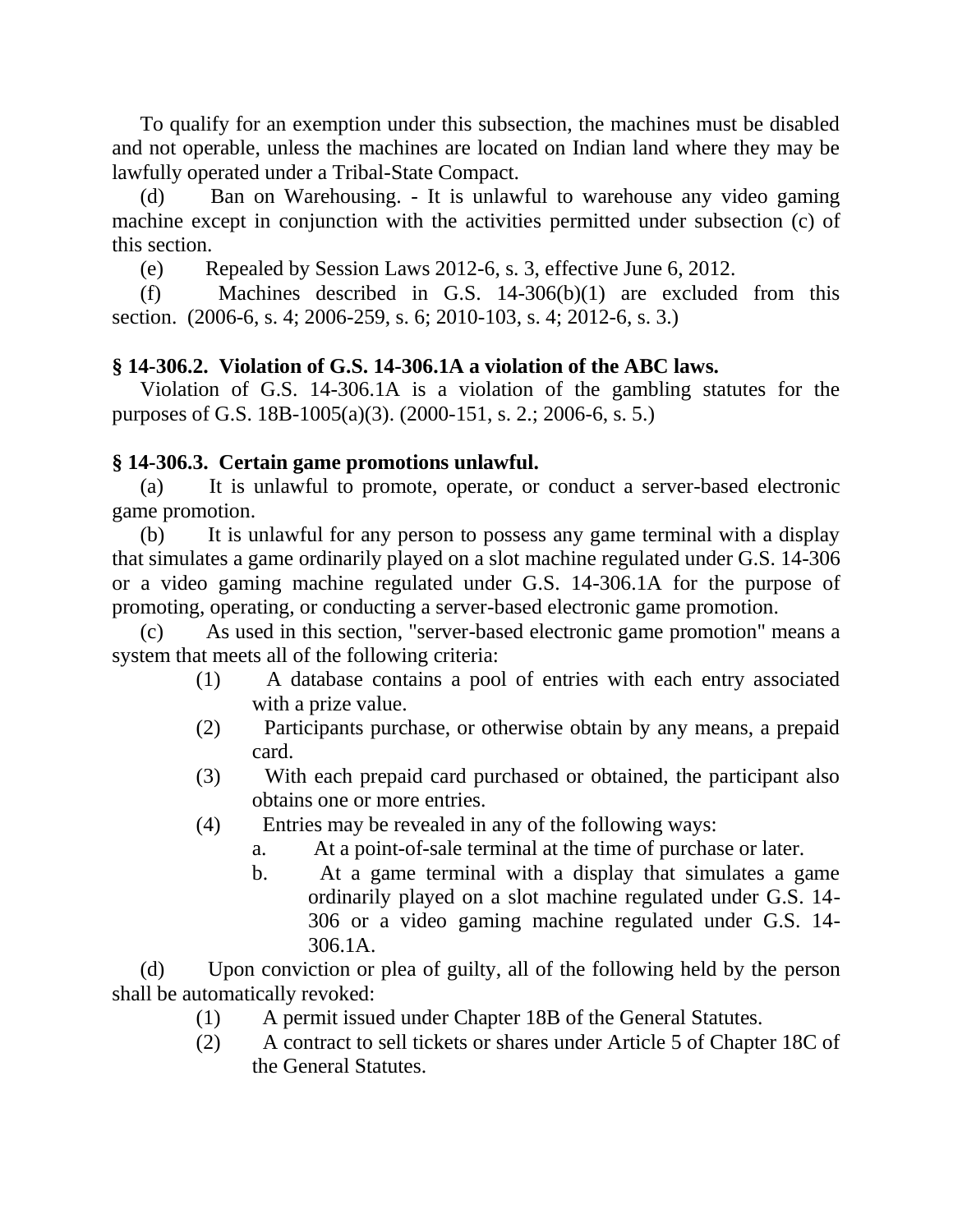(e) Nothing in this section shall apply to the form of Class III gaming legally conducted on Indian lands which are held in trust by the United States government for and on behalf of federally recognized Indian tribes if conducted in accordance with an approved Class III Tribal-State Gaming Compact applicable to that tribe as provided in G.S. 147-12(14) and G.S. 71A-8. (2008-122, s. 1.)

## **§ 14-306.4. Electronic machines and devices for sweepstakes prohibited.**

(a) Definitions. - For the purposes of this section, the following definitions apply:

- (1) "Electronic machine or device" means a mechanically, electrically or electronically operated machine or device, that is owned, leased or otherwise possessed by a sweepstakes sponsor or promoter, or any of the sweepstakes sponsor's or promoter's partners, affiliates, subsidiaries or contractors, that is intended to be used by a sweepstakes entrant, that uses energy, and that is capable of displaying information on a screen or other mechanism. This section is applicable to an electronic machine or device whether or not:
	- a. It is server-based.
	- b. It uses a simulated game terminal as a representation of the prizes associated with the results of the sweepstakes entries.
	- c. It utilizes software such that the simulated game influences or determines the winning or value of the prize.
	- d. It selects prizes from a predetermined finite pool of entries.
	- e. It utilizes a mechanism that reveals the content of a predetermined sweepstakes entry.
	- f. It predetermines the prize results and stores those results for delivery at the time the sweepstakes entry results are revealed.
	- g. It utilizes software to create a game result.
	- h. It requires deposit of any money, coin, or token, or the use of any credit card, debit card, prepaid card, or any other method of payment to activate the electronic machine or device.
	- i. It requires direct payment into the electronic machine or device, or remote activation of the electronic machine or device.
	- j. It requires purchase of a related product.
	- k. The related product, if any, has legitimate value.
	- l. It reveals the prize incrementally, even though it may not influence if a prize is awarded or the value of any prize awarded.
	- m. It determines and associates the prize with an entry or entries at the time the sweepstakes is entered.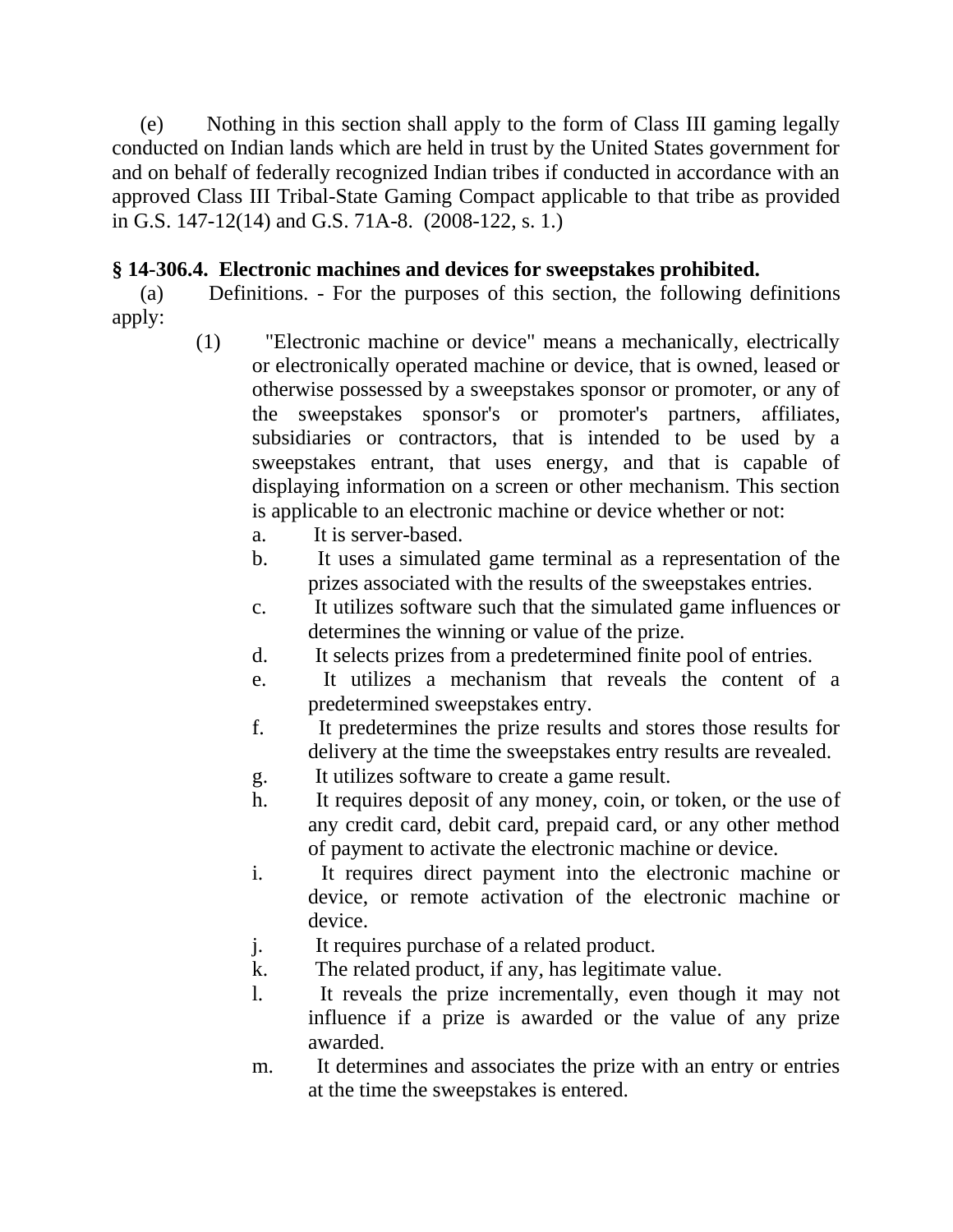- n. It is a slot machine or other form of electrical, mechanical, or computer game.
- (2) "Enter" or "entry" means the act or process by which a person becomes eligible to receive any prize offered in a sweepstakes.
- (3) "Entertaining display" means visual information, capable of being seen by a sweepstakes entrant, that takes the form of actual game play, or simulated game play, such as, by way of illustration and not exclusion:
	- a. A video poker game or any other kind of video playing card game.
	- b. A video bingo game.
	- c. A video craps game.
	- d. A video keno game.
	- e. A video lotto game.
	- f. Eight liner.
	- g. Pot-of-gold.
	- h. A video game based on or involving the random or chance matching of different pictures, words, numbers, or symbols not dependent on the skill or dexterity of the player.
	- i. Any other video game not dependent on skill or dexterity that is played while revealing a prize as the result of an entry into a sweepstakes.
- (4) "Prize" means any gift, award, gratuity, good, service, credit, or anything else of value, which may be transferred to a person, whether possession of the prize is actually transferred, or placed on an account or other record as evidence of the intent to transfer the prize.
- (5) "Sweepstakes" means any game, advertising scheme or plan, or other promotion, which, with or without payment of any consideration, a person may enter to win or become eligible to receive any prize, the determination of which is based upon chance.

(b) Notwithstanding any other provision of this Part, it shall be unlawful for any person to operate, or place into operation, an electronic machine or device to do either of the following:

- (1) Conduct a sweepstakes through the use of an entertaining display, including the entry process or the reveal of a prize.
- (2) Promote a sweepstakes that is conducted through the use of an entertaining display, including the entry process or the reveal of a prize.

(c) It is the intent of this section to prohibit any mechanism that seeks to avoid application of this section through the use of any subterfuge or pretense whatsoever.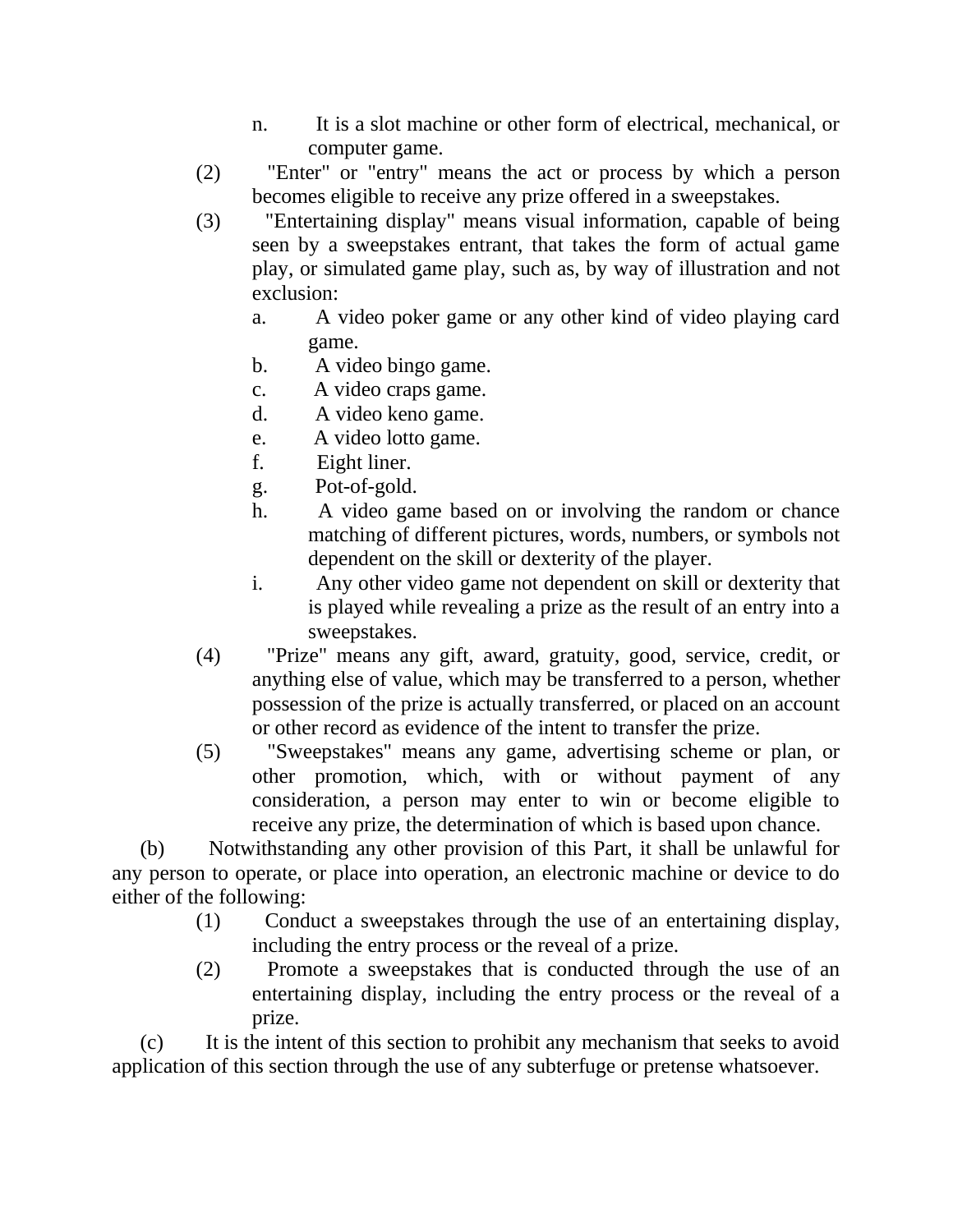(d) Nothing in this section shall be construed to make illegal any activity which is lawfully conducted on Indian lands pursuant to, and in accordance with, an approved Tribal-State Gaming Compact applicable to that Tribe as provided in G.S. 147-12(14) and G.S. 71A-8.

(e) Each violation of this section shall be considered a separate offense.

(f) Any person who violates this section is guilty of a Class 1 misdemeanor for the first offense and is guilty of a Class H felony for a second offense and a Class G felony for a third or subsequent offense. (2010-103, s. 1.)

## **§ 14-307. Issuance of license prohibited.**

There shall be no State, county, or municipal tax levied for the privilege of operating the machines or devices the operation of which is prohibited by G.S. 14-304 through 14-309. (1937, c. 196, s. 4.)

## **§ 14-308. Declared a public nuisance.**

An article or apparatus maintained or kept in violation of G.S. 14-304 through 14- 309 is a public nuisance. (1937, c. 196, s. 5.)

## **§ 14-309. Violation made criminal.**

(a) Any person who violates any provision of G.S. 14-304 through 14-309 is guilty of a Class 1 misdemeanor for the first offense, and is guilty of a Class H felony for a second offense and a Class G felony for a third or subsequent offense.

(b) Notwithstanding the provisions of subsection (a) of this section, any person violating the provisions of G.S. 14-306.1A involving the operation of five or more machines prohibited by that section is guilty of a Class G felony.

(c) Notwithstanding the provisions of subsection (a) of this section, any person violating the provisions of G.S. 14-306.3(b) involving the possession of five or more machines prohibited by that subsection is guilty of a Class G felony. (1937, c. 196, s. 6; 1993, c. 366, s. 3, c. 539, s. 211; 1994, Ex. Sess., c. 14, s. 9(a), (b); 2000-151, s. 3; 2006-6, s. 11; 2008-122, s. 3.)

### **§ 14-309.1. Defense to possession; antique slot machines.**

(a) In any prosecution for possession of a slot machine or device as defined in G.S. 14-306, it is a defense that the slot machine was not intended to be used in the operation or promotion of unlawful gambling activity or enterprise and that the slot machine is an antique. For purposes of this section a slot machine manufactured 25 years ago or earlier is conclusively presumed to be an antique.

(b) When a defendant raises the defense provided in subsection (a), any slot machine seized from the defendant shall not be destroyed or otherwise altered until a final court determination is rendered. If the court determines that the defense has been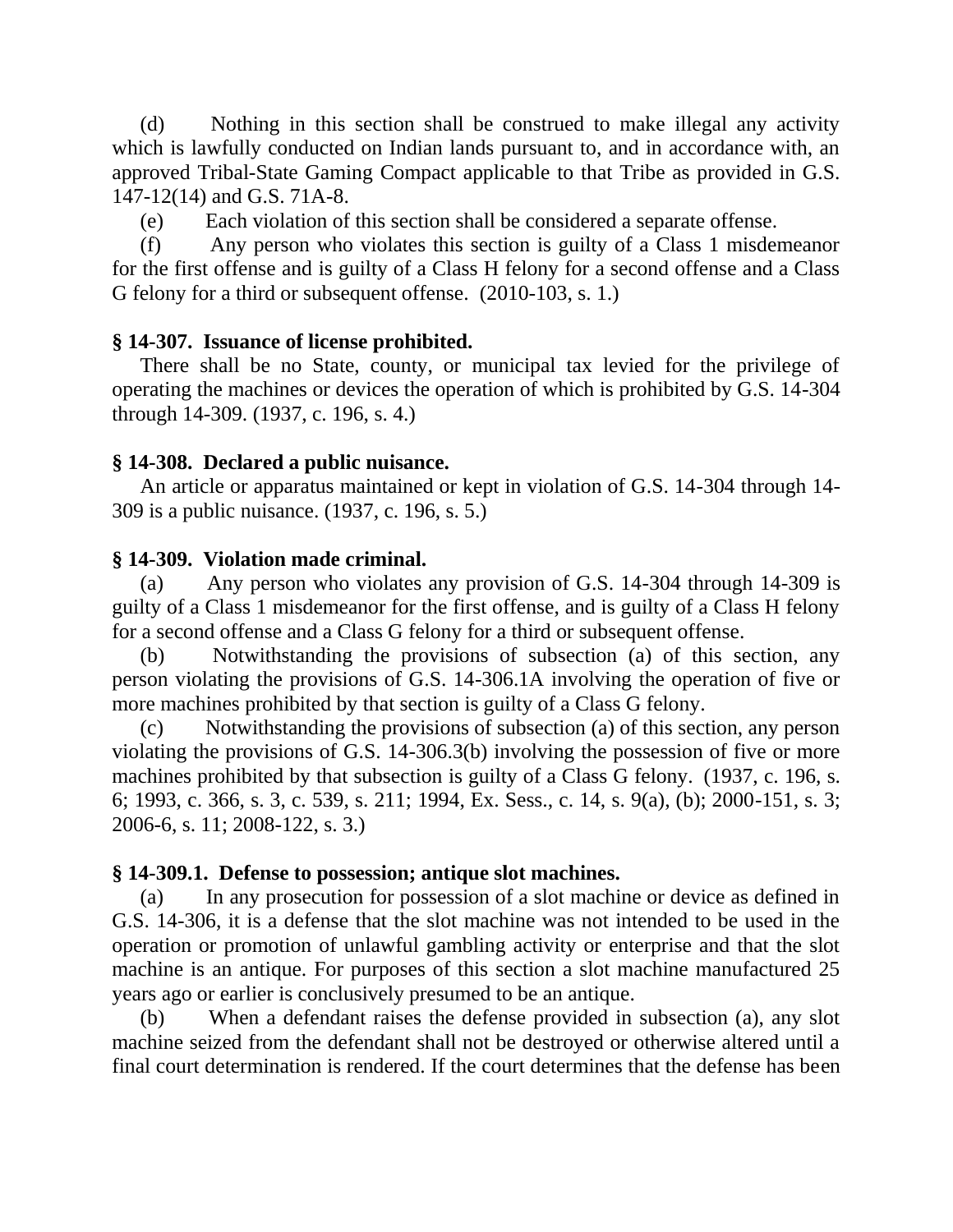proved the slot machine shall be returned immediately to the defendant. (1979, 2nd Sess., c. 1090.)

**§ 14-309.2:** Repealed by Session Laws 2005-276, s. 31.1(v2), effective July 1, 2005.

## **§ 14-309.3. Reserved for future codification purposes.**

## **§ 14-309.4. Reserved for future codification purposes.**

Part 2. Bingo and Raffles.

# **§ 14-309.5. Bingo.**

(a) The purpose of the conduct of bingo is to insure a maximum availability of the net proceeds exclusively for application to the charitable, nonprofit causes and undertakings specified herein; that the only justification for this Part is to support such charitable, nonprofit causes; and such purpose should be carried out to prevent the operation of bingo by professionals for profit, prevent commercialized gambling, prevent the disguise of bingo and other game forms or promotional schemes, prevent participation by criminal and other undesirable elements, and prevent the diversion of funds for the purpose herein authorized.

(b) It is lawful for an exempt organization to conduct bingo games in accordance with the provisions of this Part. Any licensed exempt organization who conducts a bingo game in violation of any provision of this Part shall be guilty of a Class 2 misdemeanor. Upon conviction such person shall not conduct a bingo game for a period of one year. It is lawful to participate in a bingo game conducted pursuant to this Part. It shall be a Class I felony for any person: (i) to operate a bingo game without a license; (ii) to operate a bingo game while license is revoked or suspended; (iii) to willfully misuse or misapply any moneys received in connection with any bingo game; or (iv) to contract with or provide consulting services to any licensee. It shall not constitute a violation of any State law to advertise a bingo game conducted in accordance with this Part. (1983, c. 896, s. 3; 1983 (Reg. Sess., 1984), c. 1107, ss. 1-4; 1989 (Reg. Sess., 1990), c. 826, s. 1; 1993, c. 539, ss. 212, 1231; 1994, Ex. Sess., c. 24, s. 14(c).)

# **§ 14-309.6. Definitions.**

For purposes of this Part, the term:

(1) "Exempt organization" means an organization that has been in continuous existence in the county of operation of the bingo game for at least one year and that is exempt from taxation under section 501(c)(3), 501(c)(4), 501(c)(8), 501(c)(10), 501(c)(19), or 501(d) of the Internal Revenue Code and is exempt under similar provisions of the General Statutes as a bona fide nonprofit charitable, civic,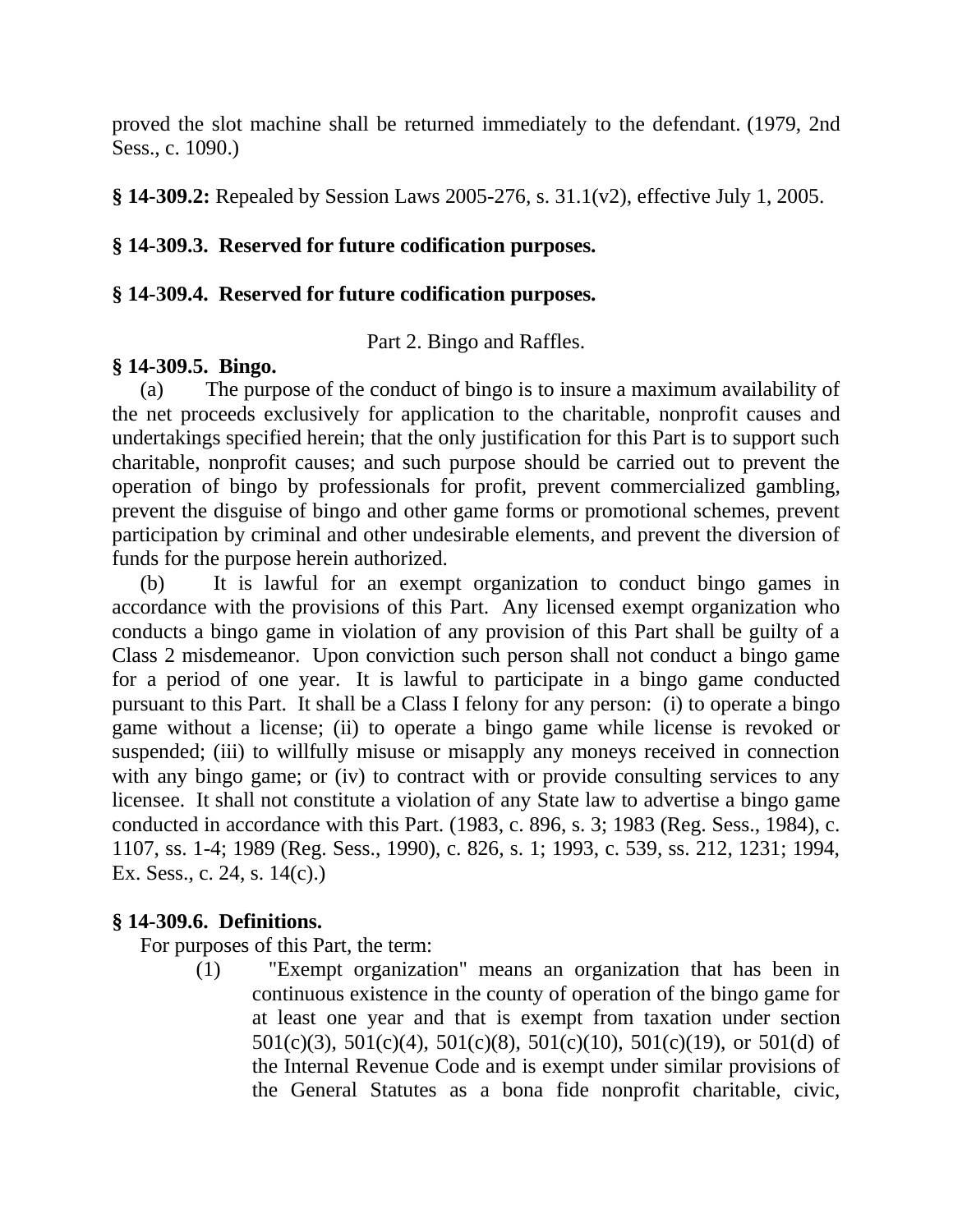religious, fraternal, patriotic or veterans' organization or as a nonprofit volunteer fire department, or as a nonprofit volunteer rescue squad or a bona fide homeowners' or property owners' association. (If the organization has local branches or chapters, the term "exempt organization" means the local branch or chapter operating the bingo game);

- (2) "Bingo game" means a specific game of chance played with individual cards having numbered squares ranging from one to 75, in which prizes are awarded on the basis of designated numbers on such cards conforming to a predetermined pattern of numbers (but shall not include "instant bingo" which is a game of chance played by the selection of one or more prepackaged cards, with winners determined by the appearance of a preselected designation on the card);
- (3) Repealed by Session Laws 1983 (Regular Session 1984), c. 1107, s. 5.
- (4) "Local law-enforcement agency" means for any bingo game conducted outside the corporate limits of a municipality or inside the corporate limits of a municipality having no municipal police force:
	- a. The county police force; or
	- b. The county sheriff's office in a county with no county police force;
- (5) "Local law-enforcement agency" means the municipal police for any bingo game conducted within the corporate limits of a municipality having a police force;
- (6) "Beach bingo games" means bingo games which have prizes of ten dollars (\$10.00) or less or merchandise that is not redeemable for cash and that has a value of ten dollars (\$10.00) or less; and
- (7) "Licensed exempt organization" means an exempt organization which possesses a currently valid license. (1983, c. 896, s. 3; 1983 (Reg. Sess., 1984), c. 1107, ss. 2, 5.)

## **§ 14-309.7. Licensing procedure.**

(a) An exempt organization may not operate a bingo game at a location without a license. Application for a bingo license shall be made to the Department of Public Safety on a form prescribed by the Department. The Department shall charge an annual application fee of two hundred dollars (\$200.00) to defray the cost of issuing bingo licenses and handling bingo audit reports. The fees collected shall be deposited in the General Fund of the State. This license shall expire one year after the granting of the license. This license may be renewed yearly, if the applicant pays the application fee and files an audit with the Department pursuant to G.S. 14-309.11. A copy of the application and license shall be furnished to the local law-enforcement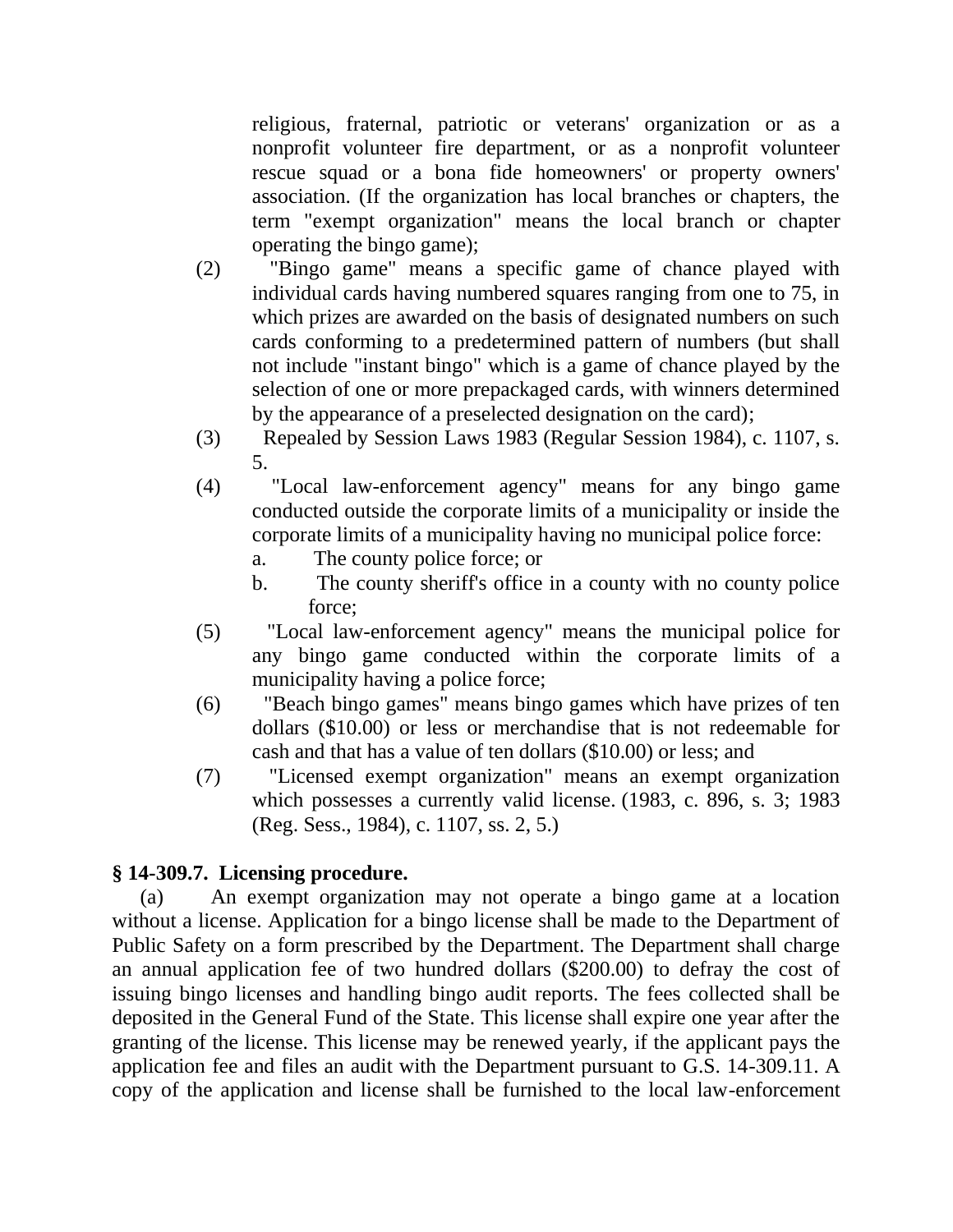agency in the county or municipality in which the licensee intends to operate before bingo is conducted by the licensee.

(b) Each application and renewal application shall contain the following information:

- (1) The name and address of the applicant and if the applicant is a corporation, association or other similar legal entity, the name and home address of each of the officers of the organization as well as the name and address of the directors, or other persons similarly situated, of the organization.
- (2) The name and home address of each of the members of the special committee.
- (3) A copy of the application for recognition of exemptions and a determination letter from the Internal Revenue Service and the Department of Revenue that indicates that the organization is an exempt organization and stating the section under which that exemption is granted; except that if the organization is a State or local branch, lodge, post, or chapter of a national organization, a copy of the determination letter of the national organization satisfies this requirement.
- (4) The location at which the applicant will conduct the bingo games. If the premises are leased, a copy of the lease or rental agreement.

(c) In order for an exempt organization to have a member familiar with the operation of bingo present on the premises at all times when bingo is being played and for this member to be responsible for the receiving, reporting and depositing of all revenues received, the exempt organization may pay one member for conducting a bingo game. Such pay shall be on an hourly basis only for the time bingo is actually being played and shall not exceed one and one-half times the existing minimum wage in North Carolina. The member paid under this provision shall be a member in good standing of the exempt organization for at least one year and shall not be the lessor or an employee or agent of the lessor. No other person may be compensated for conducting a bingo game from funds derived from any activities occurring in, or simultaneously with, the playing of bingo, including funds derived from concessions. An exempt organization shall not contract with any person for the purpose of conducting a bingo game. Except as provided in subsection (e) of this section, an exempt organization may hold a bingo game only in or on property owned (either legally or equitably and the buildings must be of a permanent nature with approved plumbing for bathrooms and not movable or of a temporary nature such as a tent or lean-to) or leased by the organization from the owner or bona fide property management agent (no subleasing is permitted) at a total monthly rental in an amount not to exceed one and one-quarter percent (1 ¼%) of the total assessed ad valorem tax value of the portion of the building actually used for the bingo games and the land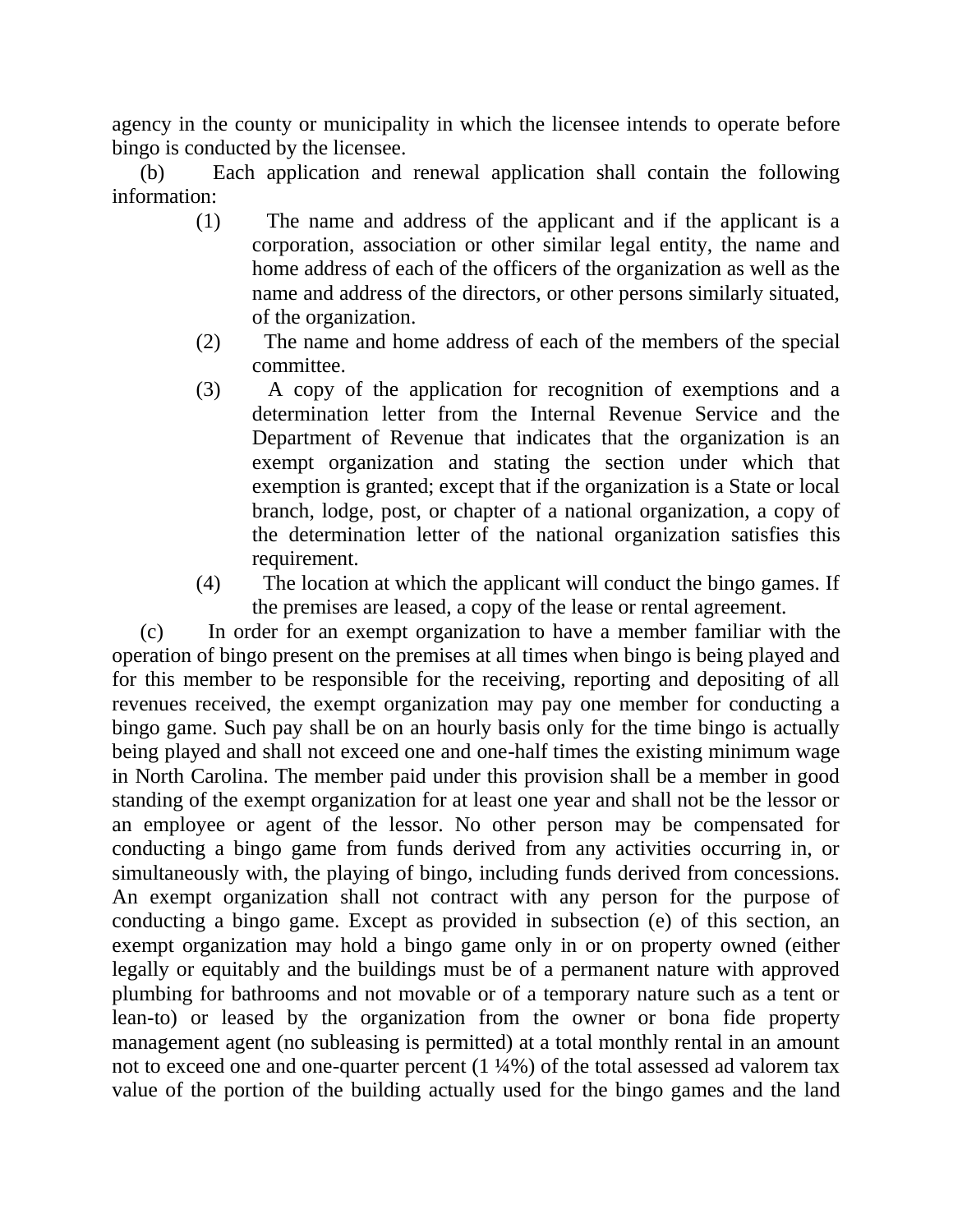value on which the building is located (not to exceed two acres) for all activities conducted therein including the playing of bingo for a period of not less than one year and actually occupied and used by that organization on a regular basis for purposes other than bingo for at least six months before the game; and all equipment used by the exempt organization in conducting the bingo game must be owned by the organization. Unless the exempt organization leases the property in accordance with this subsection, an exempt organization may conduct a bingo game only in or on property that is exempt from property taxes levied under Subchapter II of Chapter 105 of the General Statutes, or that is classified and not subject to any property taxes levied under Subchapter II of Chapter 105 of the General Statutes. It shall be unlawful for any person to operate beach bingo games at a location which is being used by any licensed exempt organization for the purpose of conducting bingo games.

Conduct of a bingo game or raffle under this Part on such property shall not operate to defeat an exemption or classification under Subchapter II of Chapter 105 of the General Statutes.

(e) An exempt organization that wants to conduct only an annual or semiannual bingo game may apply to the Department of Public Safety for a limited occasion permit. The Department of Public Safety may require such information as is reasonable and necessary to determine that the bingo game is conducted in accordance with the provisions of this Part but may not require more information than previously specified in this section for application of a regular license. The application shall be made to the Department on prescribed forms at least 30 days prior to the scheduled date of the bingo game. In lieu of the reporting requirements of G.S. 14-309.11(b) the exempt organization shall file with the licensing agency and local law-enforcement a report on prescribed forms no later than 30 days following the conduct of the bingo game for which the permit was obtained. Such report may require such information as is reasonable and necessary to determine that the bingo game was conducted in accordance with the provisions of this Part but may not require more information than specified in G.S. 14-309.11(b). Any licensed exempt organization may donate or loan its equipment or use of its premises to an exempt organization which has secured a limited occasion permit provided such arrangement is disclosed in the limited occasion permit application and is approved by the Department of Public Safety. Except as stated above, all provisions of this Part shall apply to any exempt organization operating a bingo game under this provision. (1983, c. 896, s. 3; c. 923, s. 217; 1983 (Reg. Sess., 1984), c. 1107, ss. 2, 4, 6; 1987, c. 866, ss. 1, 2; 1987 (Reg. Sess., 1988), c. 1001, s. 1; 1997-443, s. 11A.118(a); 2002-159, ss. 3(a), 3(b); 2009- 451, s. 17.6; 2011-145, s. 19.1(g).)

#### **§ 14-309.8. Limit on sessions.**

The number of sessions of bingo conducted or sponsored by an exempt organization shall be limited to two sessions per week and such sessions must not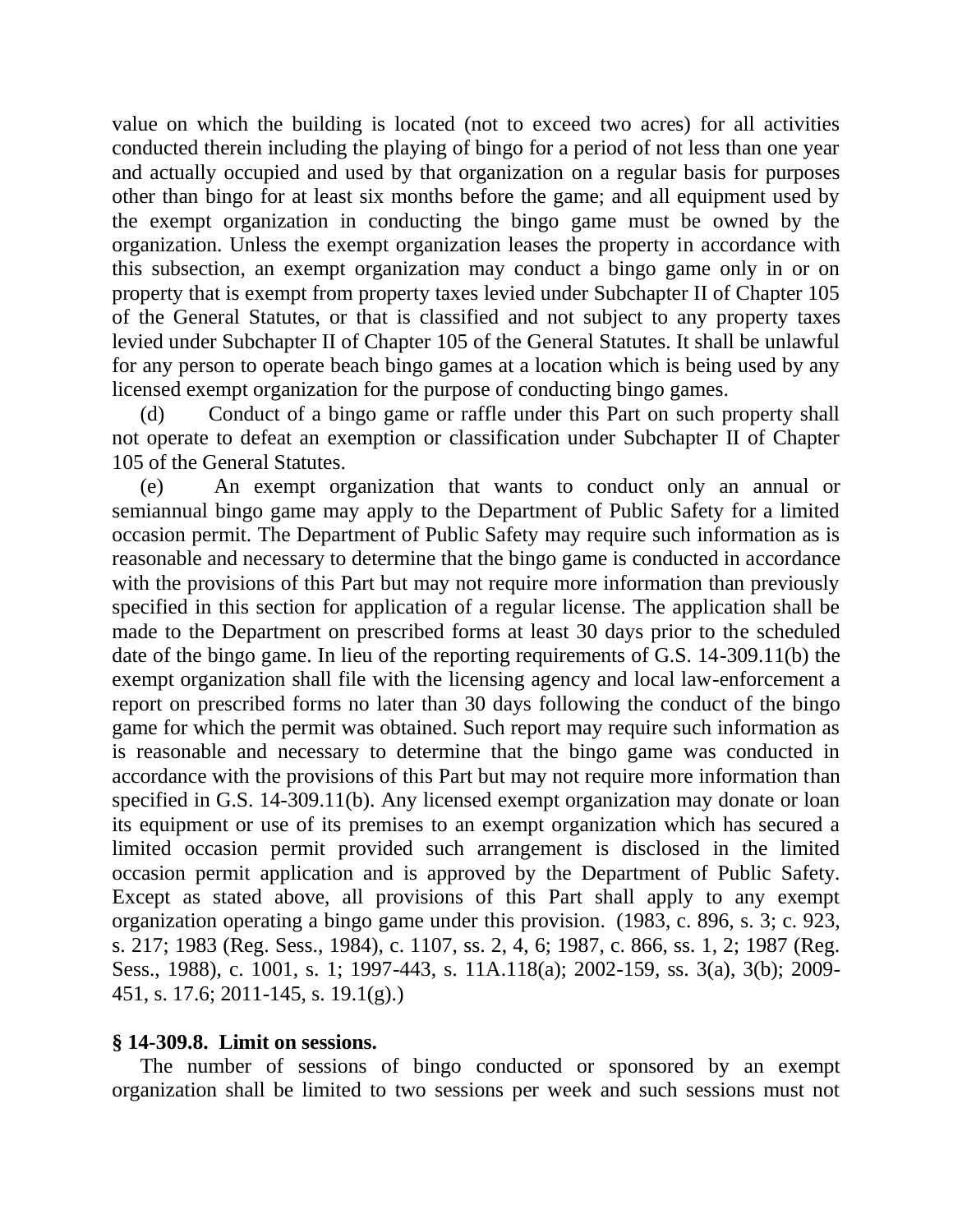exceed a period of five hours each per session. No two sessions of bingo shall be held within a 48-hour period of time. No more than two sessions of bingo shall be operated or conducted in any one building, hall or structure during any one calendar week and if two sessions are held, they must be held by the same exempt organization. This section shall not apply to bingo games conducted at a fair or other exhibition conducted pursuant to Article 45 of Chapter 106 of the General Statutes. (1983, c. 896, s. 3; c. 923, s. 217; 1983 (Reg. Sess., 1984), c. 1107, ss. 6, 7.)

### **§ 14-309.9. Bingo prizes.**

(a) The maximum prize in cash or merchandise that may be offered or paid for any one game of bingo is five hundred dollars (\$500.00). The maximum aggregate amount of prizes, in cash and/or merchandise, that may be offered or paid at any one session of bingo is one thousand five hundred dollars (\$1,500). Provided, however, that if an exempt organization holds only one session of bingo during a calendar week, the maximum aggregate amount of prizes, in cash and/or merchandise, that may be offered or paid at any one session is two thousand five hundred dollars (\$2,500).

(b) Repealed by Session Laws 1983 (Regular Session 1984), c. 1107, s. 8.

(c) This section shall not apply to bingo games conducted at a fair or other exhibition conducted pursuant to Article 45 of Chapter 106 of the General Statutes. (1983, c. 896, s. 3; 1983 (Reg. Sess., 1984), c. 1107, ss. 6, 8.)

## **§ 14-309.10. Operation of bingo.**

The operation of bingo games shall be the direct responsibility of, and controlled by, a special committee selected by the governing body of the exempt organization in the manner provided by the rules of the exempt organization. (1983, c. 896, s. 3; 1983 (Reg. Sess., 1984), c. 1107, s. 9.)

## **§ 14-309.11. Accounting and use of proceeds.**

(a) All funds received in connection with a bingo game shall be placed in a separate bank account. No funds may be disbursed from this account except the exempt organization may expend proceeds for prizes, advertising, utilities, and the purchase of supplies and equipment used [in conducting the raffle and] in playing bingo, taxes and license fees related to bingo and the payment of compensation as authorized by G.S. 14-309.7(c) and for the purposes set forth below for the remaining proceeds. Such payments shall be made by consecutively numbered checks. Any proceeds available in the account after payment of the above expenses shall inure to the exempt organization to be used for religious, charitable, civic, scientific, testing, public safety, literary, or educational purposes or for purchasing, constructing, maintaining, operating or using equipment or land or a building or improvements thereto owned by and for the exempt organization and used for civic purposes or made available by the exempt organization for use by the general public from time to time,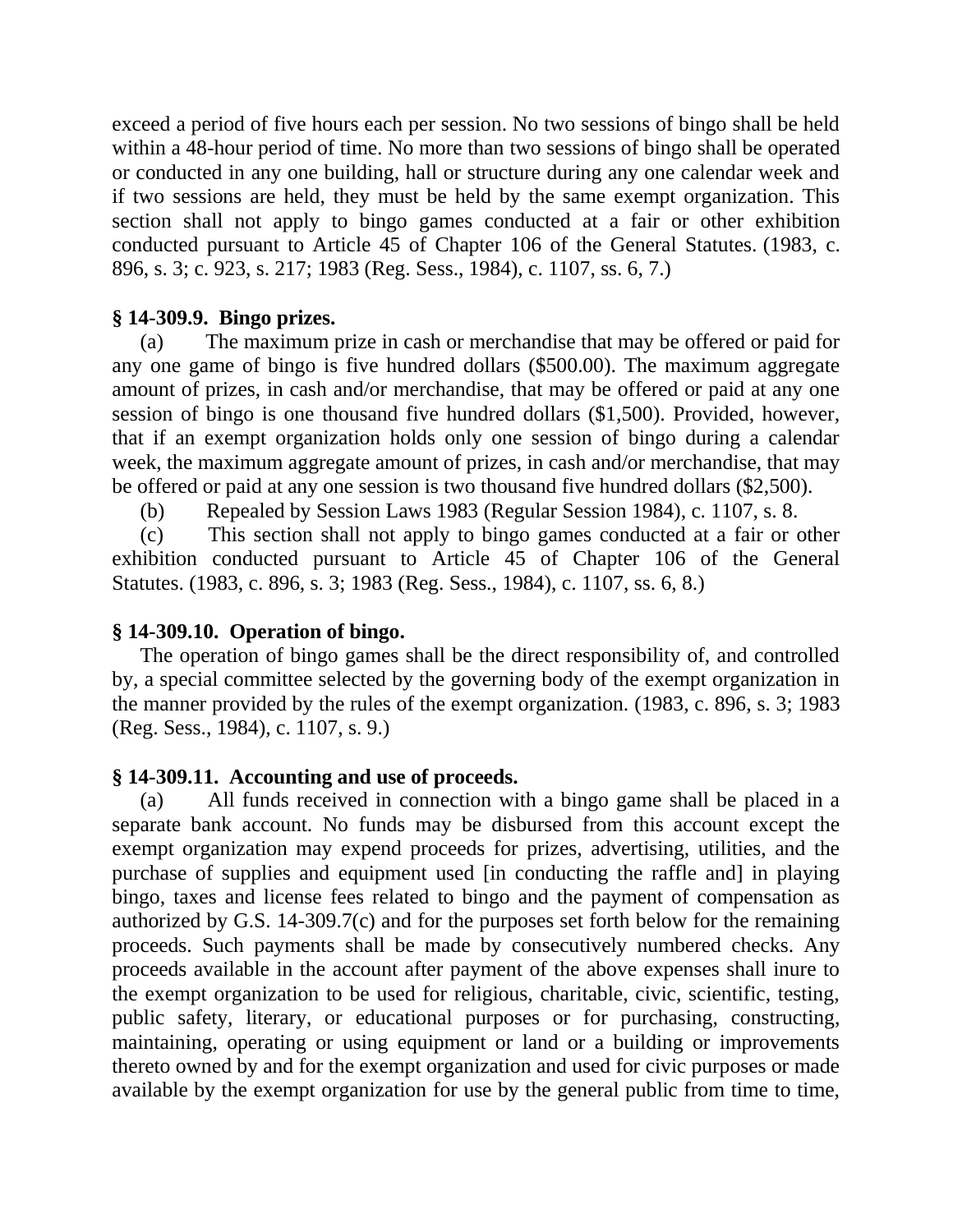or to foster amateur sports competition, or for the prevention of cruelty to children or animals, provided that no proceeds shall be used or expended for social functions for the members of the exempt organization.

(b) An audit of the account required by subsection (a) of this section shall be prepared annually for the period of January 1 through December 31 or otherwise as directed by the Department of Public Safety and shall be filed with the Department of Public Safety and the local law-enforcement agency at a time directed by the Department of Public Safety. The audit shall be prepared on a form approved by the Department of Public Safety and shall include the following information:

- (1) The number of bingo games conducted or sponsored by the exempt organization;
- (2) The location and date at which each bingo game was conducted and the prize awarded;
- (3) The gross receipts of each bingo game;
- (4) The cost or amount of any prize given at each bingo game;
- (5) The amount paid in prizes at each session;
- (6) The net return to the exempt organization; and
- (7) The disbursements from the separate account and the purpose of those disbursements, including the date of each transaction and the name and address of each payee.

(c) Any person who shall willfully furnish, supply, or otherwise give false information in any audit or statement filed pursuant to this section shall be guilty of a Class 2 misdemeanor.

(d) All books, papers, records and documents relevant to determining whether an organization has acted or is acting in compliance with this section shall be open to inspection by the law-enforcement agency or its designee, or the district attorney or his designee, or the Department of Public Safety at reasonable times and during reasonable hours. (1983, c. 896, s. 3; 1983 (Reg. Sess., 1984), c. 1107, ss. 2, 3, 9; 1987, c. 866, s. 3; 1987 (Reg. Sess., 1988), c. 1001, s. 1; 1993, c. 539, s. 213; 1994, Ex. Sess., c. 24, s. 14(c); 1997-443, s. 11A.118(a); 2002-159, ss. 4(a), (b); 2011-145, s. 19.1(g).)

### **§ 14-309.12. Violation is gambling.**

A bingo game conducted otherwise than in accordance with the provisions of this Part is "gambling" within the meaning of G.S. 19-1 et seq., and proceedings against such bingo game may be instituted as provided for in Chapter 19 of the General Statutes. (1983, c. 896, s. 3; 1983 (Reg. Sess., 1984), c. 1107, s. 2.)

### **§ 14-309.13. Public sessions.**

Any exempt organization operating a bingo game which is open to persons other than members of the exempt organization, their spouses, and their children shall make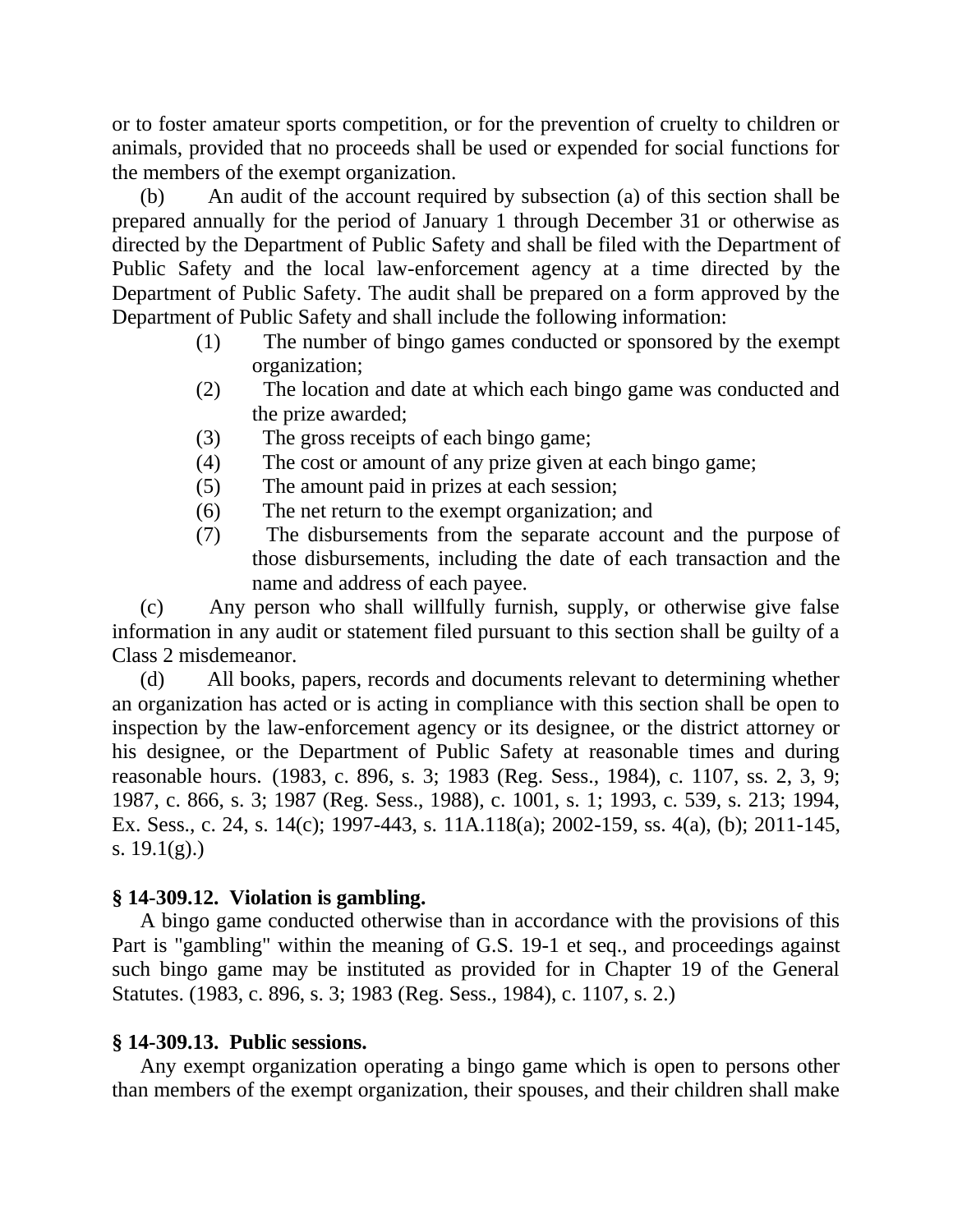such bingo game open to the general public. (1983, c. 896, s. 3; 1983 (Reg. Sess., 1984), c. 1107, s. 4.)

## **§ 14-309.14. Beach bingo.**

Nothing in this Article shall apply to "beach bingo" games except for the following subdivisions:

- (1) No beach bingo game may offer a prize having a value greater than ten dollars (\$10.00). Any person offering a greater than ten-dollar (\$10.00) but less than fifty-dollar (\$50.00) prize is guilty of a Class 2 misdemeanor. Any person offering a prize of fifty dollars (\$50.00) or greater is guilty of a Class I felony.
- (2) No beach bingo game may be held in conjunction with any other lawful bingo game, with any "promotional bingo game", or with any offering of an opportunity to obtain anything of value, whether for valuable consideration or not. No beach bingo game may offer free bingo games as a promotion, for prizes or otherwise. Any person who violates this subsection is guilty of a Class I felony.
- (3) G.S. 18B-308 shall apply to beach bingo games.
- (4) Upon conviction under any provision of this section, such person shall not conduct a bingo game for a period of at least one year. (1983, c. 896, s. 3; 1983 (Reg. Sess., 1984), c. 1107, s. 10; 1987, c. 701; 1989 (Reg. Sess., 1990), c. 826, s. 2; 1993, c. 539, ss. 214, 1232; 1994, Ex. Sess., c. 24, s. 14(c).)

## **§ 14-309.15. Raffles.**

(a) It is lawful for any nonprofit organization or association, recognized by the Department of Revenue as tax-exempt pursuant to G.S. 105-130.11(a), or for any bona fide branch, chapter, or affiliate of such organization, candidate, political committee, and for any government entity within the State, to conduct raffles in accordance with this section. Any person who conducts a raffle in violation of any provision of this section shall be guilty of a Class 2 misdemeanor. Upon conviction that person shall not conduct a raffle for a period of one year. It is lawful to participate in a raffle conducted pursuant to this section. It shall not constitute a violation of State law to advertise a raffle conducted in accordance with this section. A raffle conducted pursuant to this section is not "gambling". For the purpose of this section, "candidate" and "political committee" have the meaning provided by Article 22A of Chapter 163A of the General Statutes, who have filed organization reports under that Article, and who are in good standing with the appropriate board of elections. Receipts and expenditures of a raffle by a candidate or political committee shall be reported in accordance with Article 22A of Chapter 163A of the General Statutes, and ticket purchases are contributions within the meaning of that Article.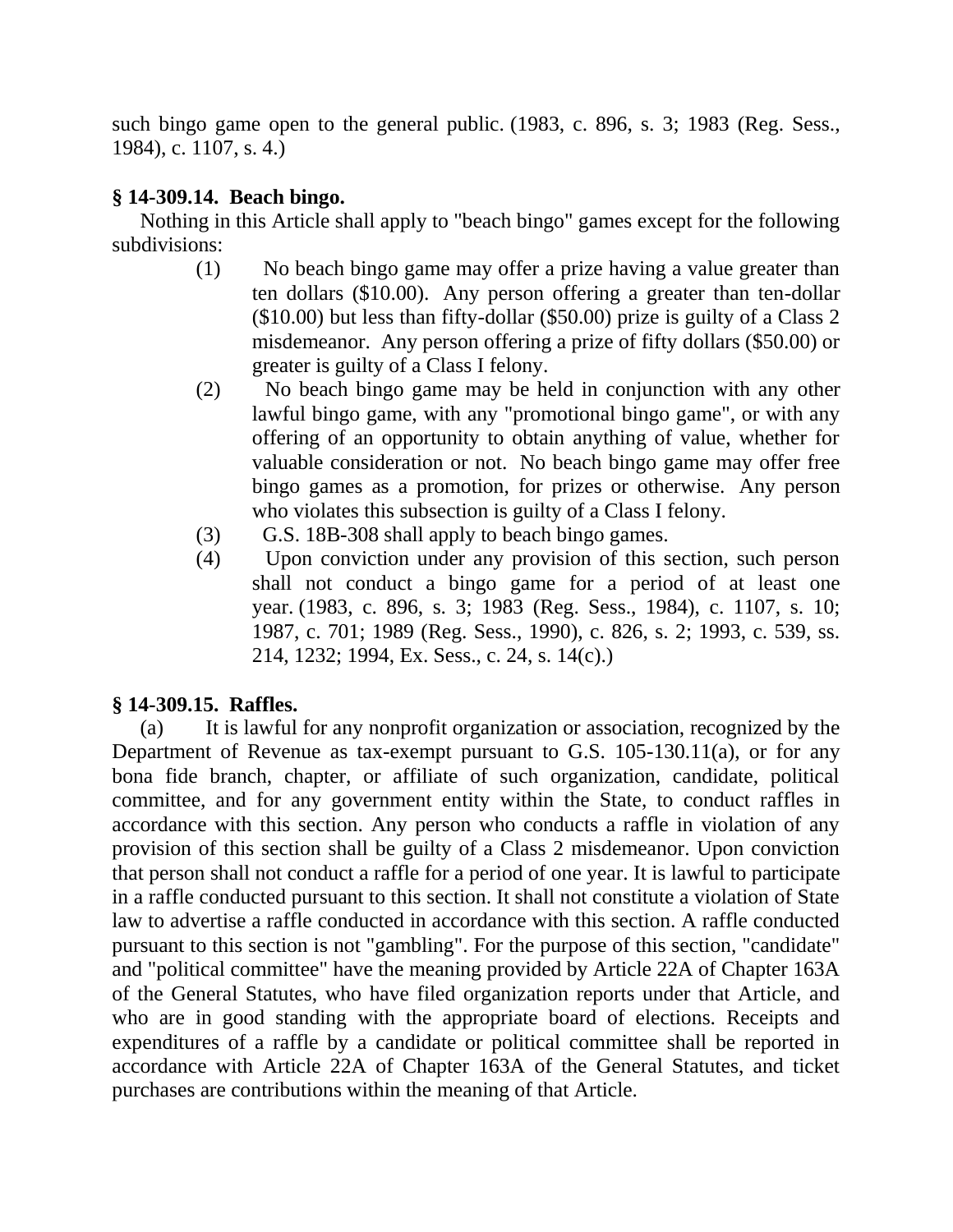(b) For purposes of this section "raffle" means a game in which the prize is won by random drawing of the name or number of one or more persons purchasing chances.

(c) Raffles shall be limited to two per nonprofit organization per year.

(d) Except as provided in subsection (g) of this section, the maximum cash prize that may be offered or paid for any one raffle is one hundred twenty-five thousand dollars (\$125,000) and if merchandise is used as a prize, and it is not redeemable for cash, the maximum fair market value of that prize may be one hundred twenty-five thousand dollars (\$125,000). The total cash prizes offered or paid by any nonprofit organization or association may not exceed one hundred twenty-five thousand dollars (\$125,000) in any calendar year. The total fair market value of all prizes offered by any nonprofit organization or association, either in cash or in merchandise that is not redeemable for cash, may not exceed one hundred twenty-five thousand dollars (\$125,000) in any calendar year.

(e) Raffles shall not be conducted in conjunction with bingo.

(f) As used in this subsection, "net proceeds of a raffle" means the receipts less the cost of prizes awarded. No less than ninety percent (90%) of the net proceeds of a raffle shall be used by the nonprofit organization or association for charitable, religious, educational, civic, or other nonprofit purposes. None of the net proceeds of the raffle may be used to pay any person to conduct the raffle, or to rent a building where the tickets are received or sold or the drawing is conducted.

(g) Real property may be offered as a prize in a raffle. The maximum appraised value of real property that may be offered for any one raffle is five hundred thousand dollars (\$500,000). The total appraised value of all real estate prizes offered by any nonprofit organization or association may not exceed five hundred thousand dollars (\$500,000) in any calendar year.

(h) Notwithstanding any other subsection of this section, it is lawful for a credit union to conduct a savings promotion raffle under G.S. 54-109.64. (1983 (Reg. Sess., 1984), c. 1107, s. 11; 1993, c. 219, s. 1; c. 539, s. 215; 1994, Ex. Sess., c. 24, s. 14(c); 1997-10, s. 1; 2005-276, s. 17.31; 2005-345, s. 31; 2006-264, s. 3(a); 2009-49, s. 1; 2011-146, s. 1; 2013-381, s. 59.1.)

# **§§ 14-309.16 through 14-309.19. Reserved for future codification purposes.**

Part 3. Greyhound Racing.

# **§ 14-309.20. Greyhound racing prohibited.**

(a) No person shall hold, conduct, or operate any greyhound races for public exhibition in this State for monetary remuneration.

(b) No person shall transmit or receive interstate or intrastate simulcasting of greyhound races for commercial purposes in this State.